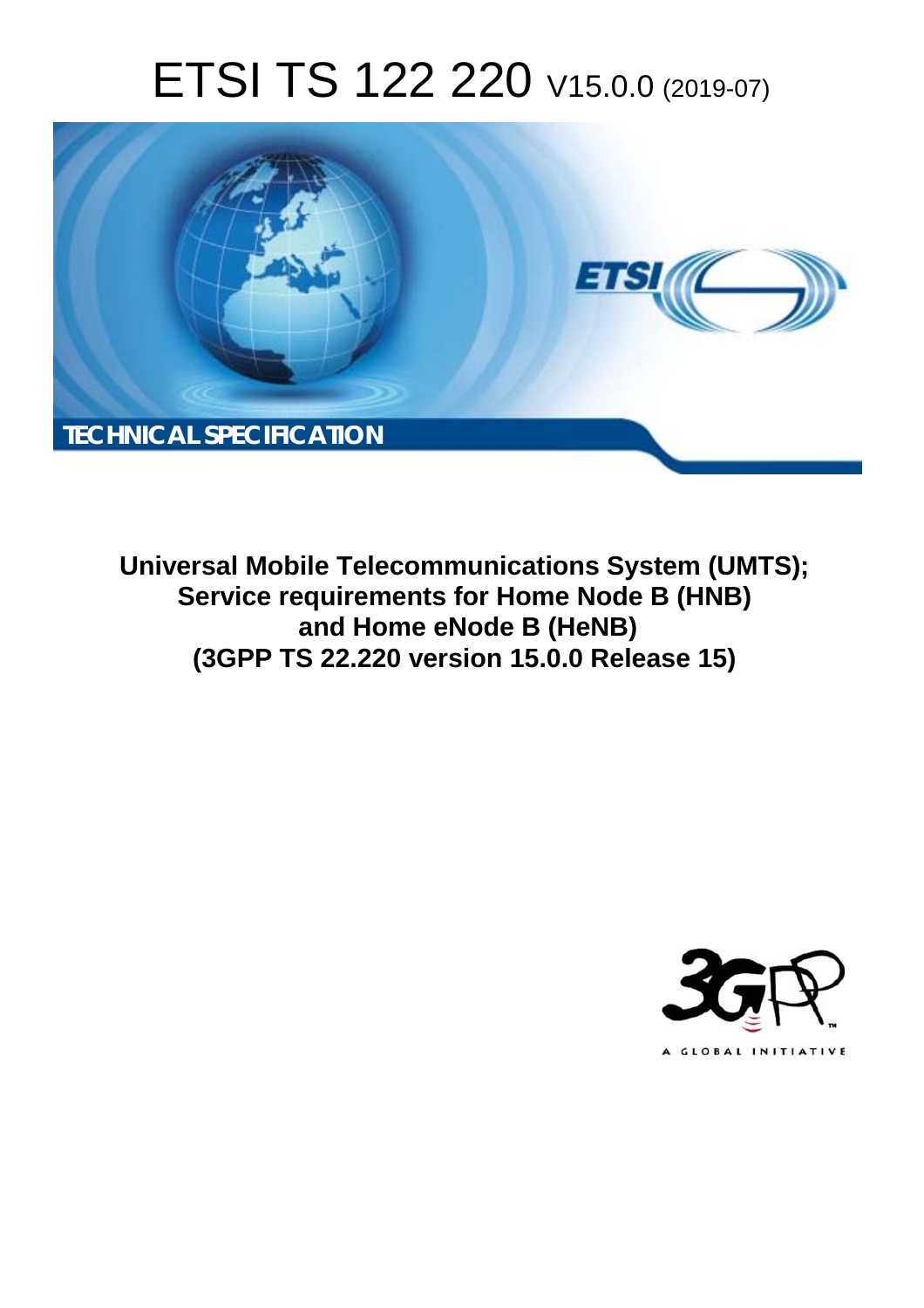Reference RTS/TSGS-0122220vf00

> Keywords **UMTS**

#### *ETSI*

#### 650 Route des Lucioles F-06921 Sophia Antipolis Cedex - FRANCE

Tel.: +33 4 92 94 42 00 Fax: +33 4 93 65 47 16

Siret N° 348 623 562 00017 - NAF 742 C Association à but non lucratif enregistrée à la Sous-Préfecture de Grasse (06) N° 7803/88

#### *Important notice*

The present document can be downloaded from: <http://www.etsi.org/standards-search>

The present document may be made available in electronic versions and/or in print. The content of any electronic and/or print versions of the present document shall not be modified without the prior written authorization of ETSI. In case of any existing or perceived difference in contents between such versions and/or in print, the prevailing version of an ETSI deliverable is the one made publicly available in PDF format at [www.etsi.org/deliver](http://www.etsi.org/deliver).

Users of the present document should be aware that the document may be subject to revision or change of status. Information on the current status of this and other ETSI documents is available at <https://portal.etsi.org/TB/ETSIDeliverableStatus.aspx>

If you find errors in the present document, please send your comment to one of the following services: <https://portal.etsi.org/People/CommiteeSupportStaff.aspx>

#### *Copyright Notification*

No part may be reproduced or utilized in any form or by any means, electronic or mechanical, including photocopying and microfilm except as authorized by written permission of ETSI. The content of the PDF version shall not be modified without the written authorization of ETSI. The copyright and the foregoing restriction extend to reproduction in all media.

> © ETSI 2019. All rights reserved.

**DECT™**, **PLUGTESTS™**, **UMTS™** and the ETSI logo are trademarks of ETSI registered for the benefit of its Members. **3GPP™** and **LTE™** are trademarks of ETSI registered for the benefit of its Members and of the 3GPP Organizational Partners. **oneM2M™** logo is a trademark of ETSI registered for the benefit of its Members and of the oneM2M Partners. **GSM®** and the GSM logo are trademarks registered and owned by the GSM Association.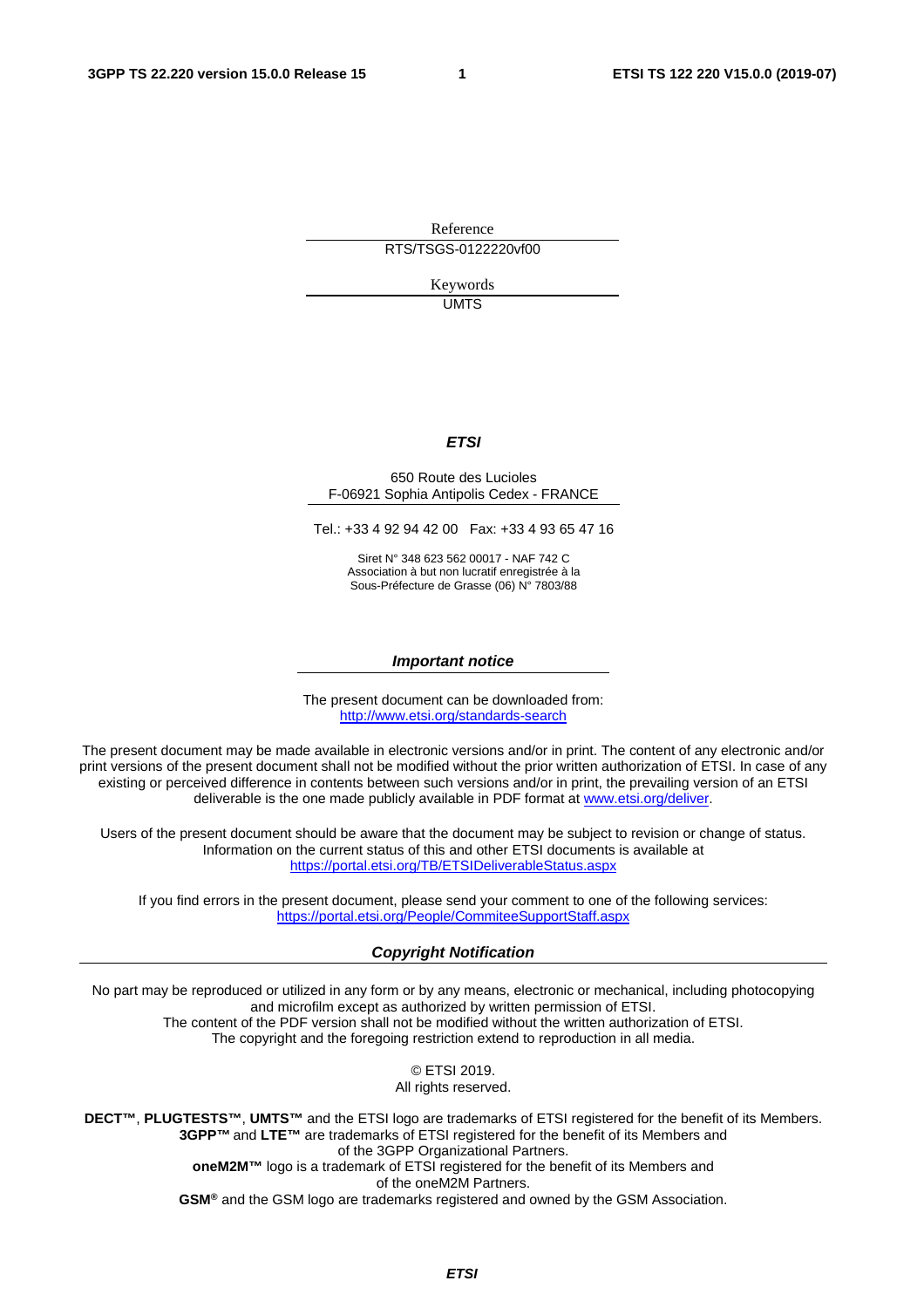## Intellectual Property Rights

#### Essential patents

IPRs essential or potentially essential to normative deliverables may have been declared to ETSI. The information pertaining to these essential IPRs, if any, is publicly available for **ETSI members and non-members**, and can be found in ETSI SR 000 314: *"Intellectual Property Rights (IPRs); Essential, or potentially Essential, IPRs notified to ETSI in respect of ETSI standards"*, which is available from the ETSI Secretariat. Latest updates are available on the ETSI Web server ([https://ipr.etsi.org/\)](https://ipr.etsi.org/).

Pursuant to the ETSI IPR Policy, no investigation, including IPR searches, has been carried out by ETSI. No guarantee can be given as to the existence of other IPRs not referenced in ETSI SR 000 314 (or the updates on the ETSI Web server) which are, or may be, or may become, essential to the present document.

#### **Trademarks**

The present document may include trademarks and/or tradenames which are asserted and/or registered by their owners. ETSI claims no ownership of these except for any which are indicated as being the property of ETSI, and conveys no right to use or reproduce any trademark and/or tradename. Mention of those trademarks in the present document does not constitute an endorsement by ETSI of products, services or organizations associated with those trademarks.

## Legal Notice

This Technical Specification (TS) has been produced by ETSI 3rd Generation Partnership Project (3GPP).

The present document may refer to technical specifications or reports using their 3GPP identities. These shall be interpreted as being references to the corresponding ETSI deliverables.

The cross reference between 3GPP and ETSI identities can be found under<http://webapp.etsi.org/key/queryform.asp>.

### Modal verbs terminology

In the present document "**shall**", "**shall not**", "**should**", "**should not**", "**may**", "**need not**", "**will**", "**will not**", "**can**" and "**cannot**" are to be interpreted as described in clause 3.2 of the [ETSI Drafting Rules](https://portal.etsi.org/Services/editHelp!/Howtostart/ETSIDraftingRules.aspx) (Verbal forms for the expression of provisions).

"**must**" and "**must not**" are **NOT** allowed in ETSI deliverables except when used in direct citation.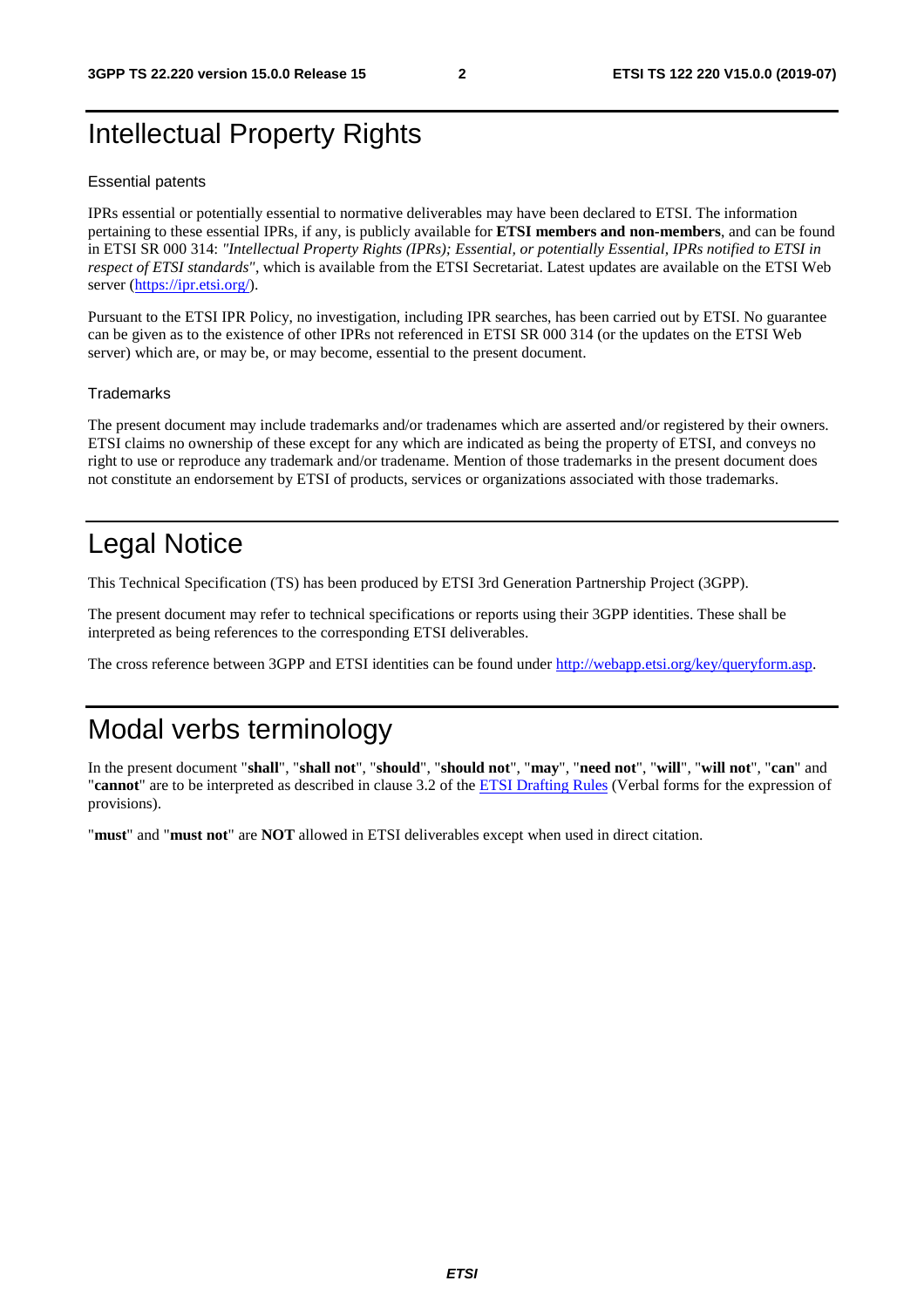$\mathbf{3}$ 

## Contents

| 1              |  |  |  |  |  |  |  |
|----------------|--|--|--|--|--|--|--|
| 2              |  |  |  |  |  |  |  |
| 3              |  |  |  |  |  |  |  |
| 3.1<br>3.2     |  |  |  |  |  |  |  |
| 4              |  |  |  |  |  |  |  |
| 4.1            |  |  |  |  |  |  |  |
| 5              |  |  |  |  |  |  |  |
| 5.1            |  |  |  |  |  |  |  |
| 5.2            |  |  |  |  |  |  |  |
| 5.3            |  |  |  |  |  |  |  |
| 5.3.1          |  |  |  |  |  |  |  |
| 5.3.2          |  |  |  |  |  |  |  |
| 5.4            |  |  |  |  |  |  |  |
| 5.4.1          |  |  |  |  |  |  |  |
| 5.4.2          |  |  |  |  |  |  |  |
| 5.5            |  |  |  |  |  |  |  |
| 5.5.1          |  |  |  |  |  |  |  |
| 5.5.2          |  |  |  |  |  |  |  |
| 5.5.3          |  |  |  |  |  |  |  |
| 5.5.4          |  |  |  |  |  |  |  |
| 5.6            |  |  |  |  |  |  |  |
| 5.6.1<br>5.6.2 |  |  |  |  |  |  |  |
|                |  |  |  |  |  |  |  |
| 5.6.3          |  |  |  |  |  |  |  |
| 5.7            |  |  |  |  |  |  |  |
| 5.7.1<br>5.7.2 |  |  |  |  |  |  |  |
| 5.8            |  |  |  |  |  |  |  |
| 5.9            |  |  |  |  |  |  |  |
| 5.10           |  |  |  |  |  |  |  |
| 5.11           |  |  |  |  |  |  |  |
| 5.11.1         |  |  |  |  |  |  |  |
| 5.11.2         |  |  |  |  |  |  |  |
|                |  |  |  |  |  |  |  |
| 6              |  |  |  |  |  |  |  |
| 6.1            |  |  |  |  |  |  |  |
| 6.2            |  |  |  |  |  |  |  |
|                |  |  |  |  |  |  |  |
| 7              |  |  |  |  |  |  |  |
| 7.1            |  |  |  |  |  |  |  |
| 7.1.1          |  |  |  |  |  |  |  |
| 8              |  |  |  |  |  |  |  |
| 8.1            |  |  |  |  |  |  |  |
| 8.2            |  |  |  |  |  |  |  |
|                |  |  |  |  |  |  |  |
| 9              |  |  |  |  |  |  |  |
| 9.1            |  |  |  |  |  |  |  |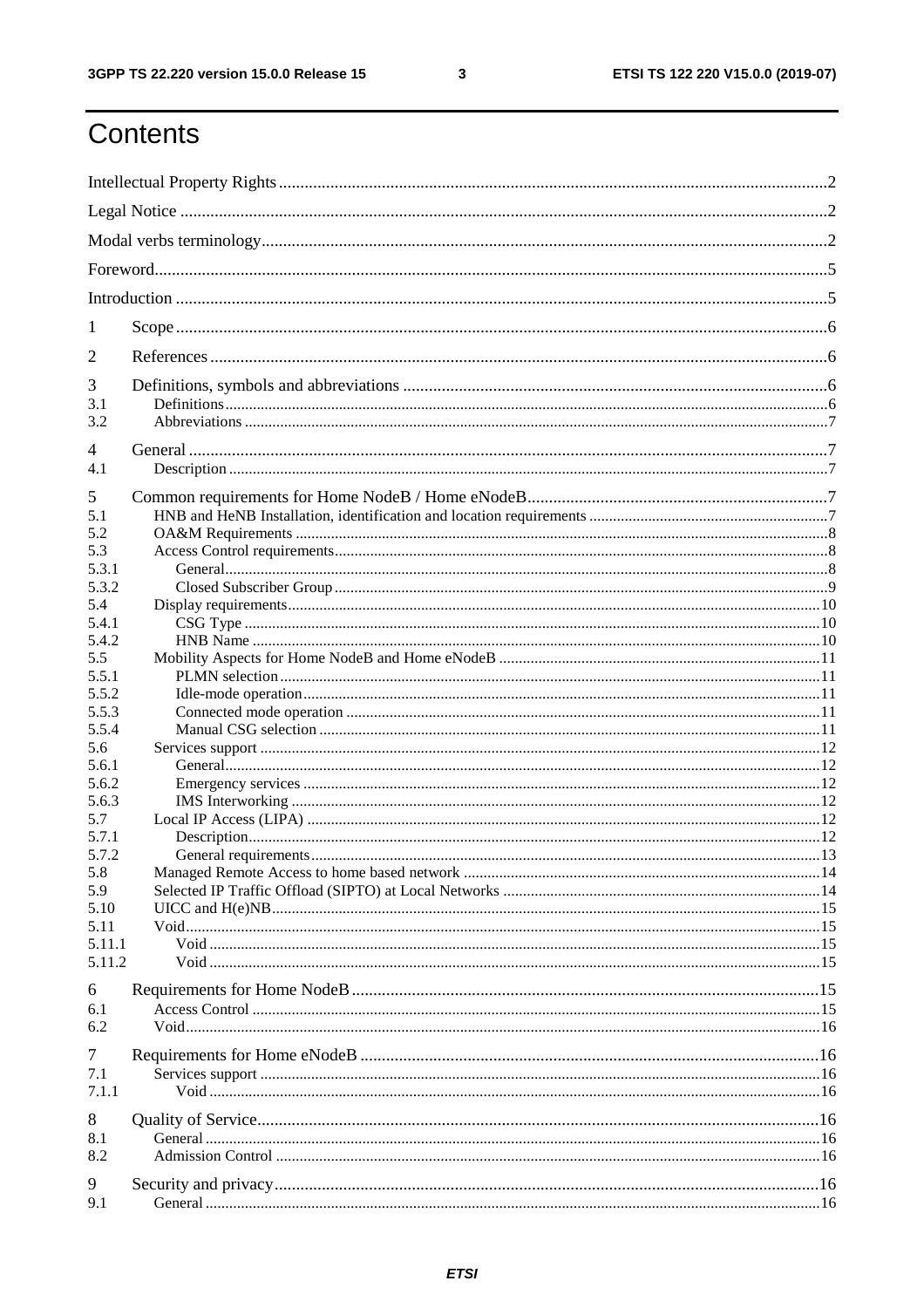$\overline{\mathbf{4}}$ 

| 9.2                           |  |
|-------------------------------|--|
| 9.3                           |  |
| 10                            |  |
| Annex A (informative):        |  |
| <b>Annex B</b> (informative): |  |
| <b>Annex C</b> (informative): |  |
| <b>Annex D</b> (informative): |  |
|                               |  |
|                               |  |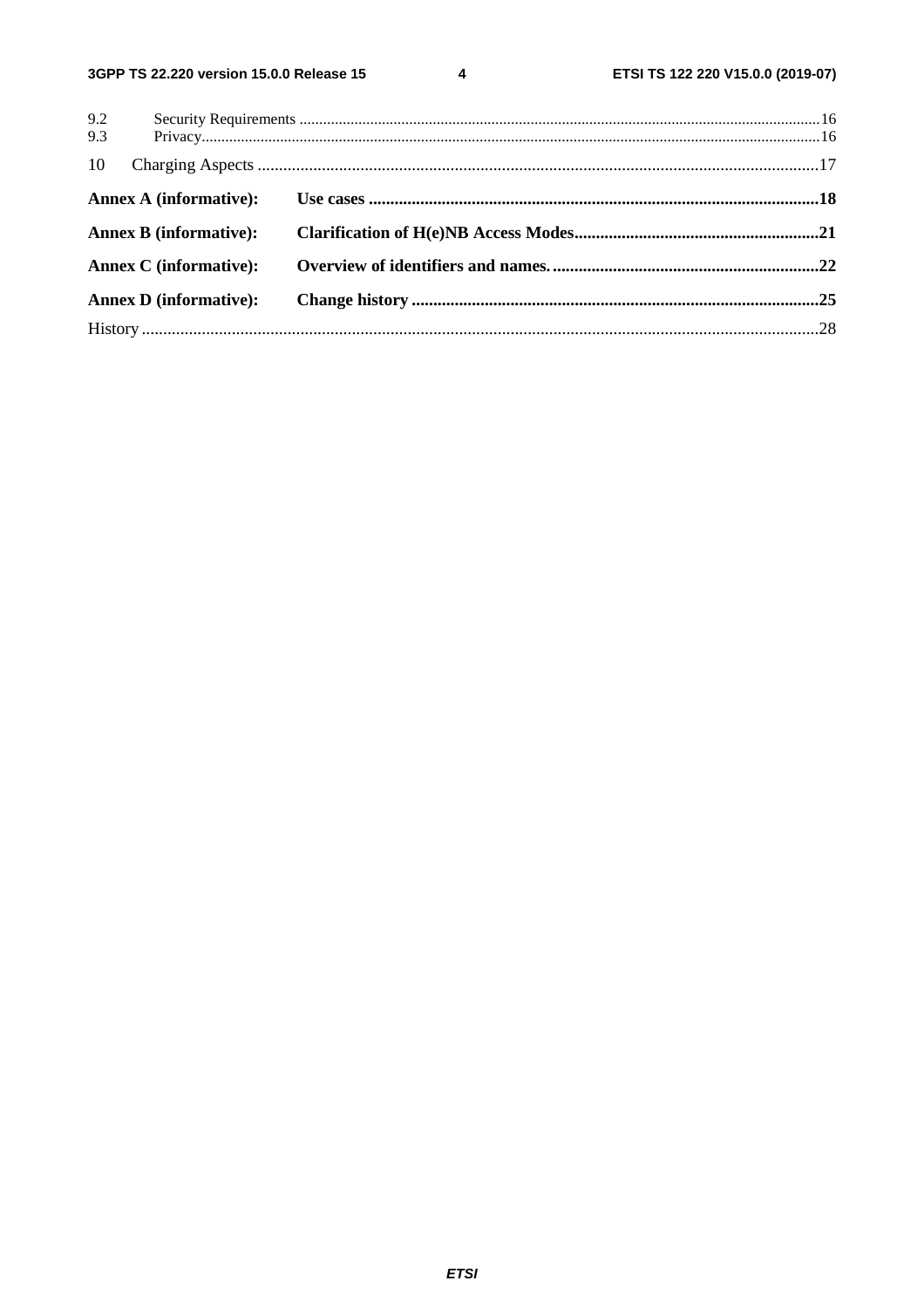## Foreword

This Technical Specification has been produced by the 3<sup>rd</sup> Generation Partnership Project (3GPP).

The contents of the present document are subject to continuing work within the TSG and may change following formal TSG approval. Should the TSG modify the contents of the present document, it will be re-released by the TSG with an identifying change of release date and an increase in version number as follows:

Version x.y.z

where:

- x the first digit:
	- 1 presented to TSG for information;
	- 2 presented to TSG for approval;
	- 3 or greater indicates TSG approved document under change control.
- y the second digit is incremented for all changes of substance, i.e. technical enhancements, corrections, updates, etc.
- z the third digit is incremented when editorial only changes have been incorporated in the document.

## Introduction

In Rel-8, 3GPP has specified the basic functionalities for the support of Home Node B (HNB) and Home eNodeB (HeNB). The requirements for these basic functionalities were captured in TS 22.011.

From Rel-9 onward, it has been agreed to consolidate all the requirements from Rel-8 and further requirements for HNB and HeNB in a new TS, which is this specification.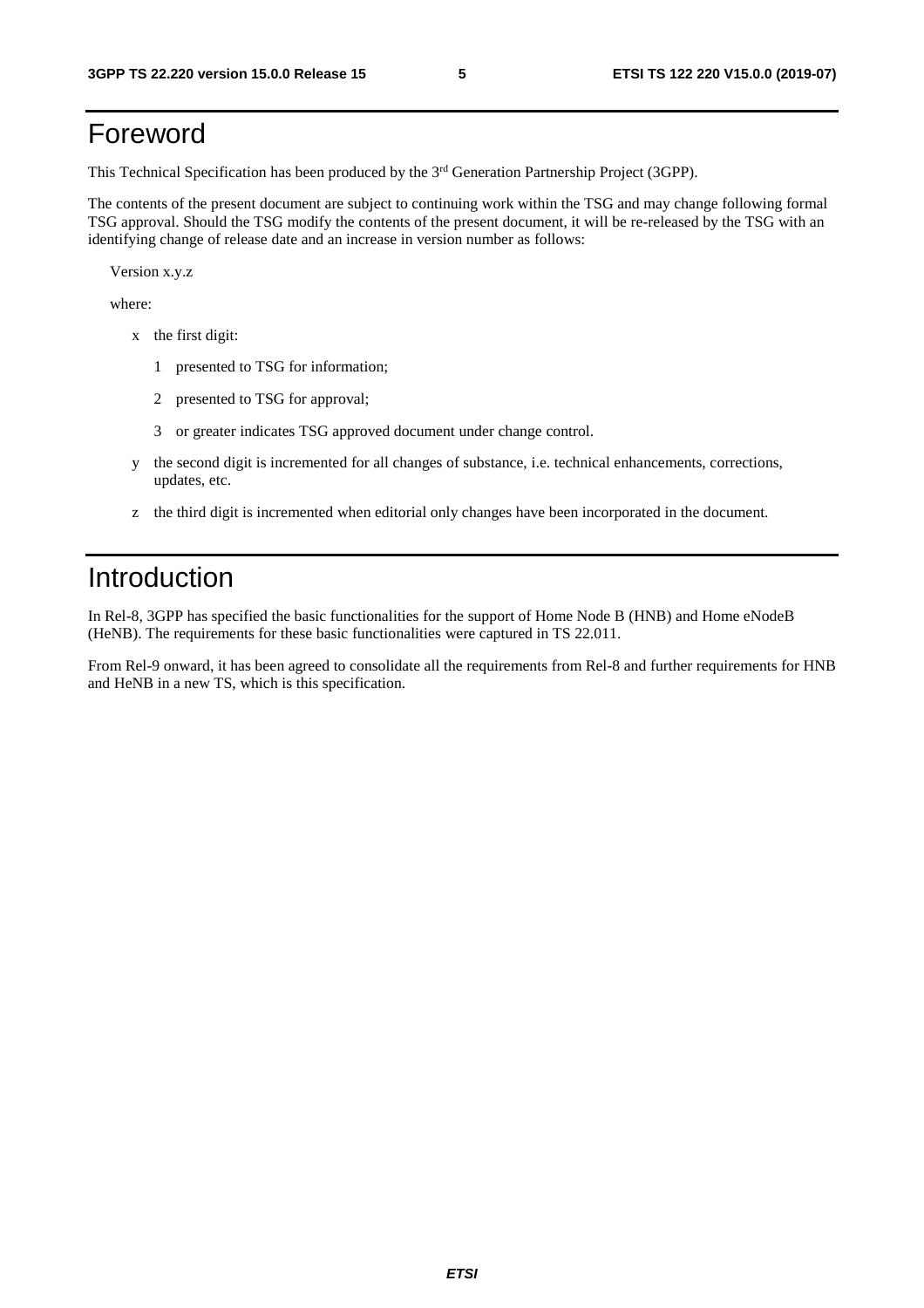### 1 Scope

This specification defines the service requirements for the basic functionalities for the support of Home NodeB (HNB) and Home  $e$ NodeB (HeNB) – jointly referred to as  $H(e)NB$  – and the further functionalities that will enable the mobile operators to provide more advanced services as well as improving the user experience.

### 2 References

The following documents contain provisions which, through reference in this text, constitute provisions of the present document.

- References are either specific (identified by date of publication, edition number, version number, etc.) or non-specific.
- For a specific reference, subsequent revisions do not apply.
- For a non-specific reference, the latest version applies. In the case of a reference to a 3GPP document (including a GSM document), a non-specific reference implicitly refers to the latest version of that document *in the same Release as the present document*.
- [1] 3GPP TR 21.905: "Vocabulary for 3GPP Specifications".
- [2] Void
- [3] 3GPP TS 22.246: "Multimedia Broadcast/Multicast Service (MBMS) user services; Stage 1".
- [4] 3GPP TS 22.101: "Service Aspects; Service Principles".
- [5] TR-069 Amendment 2: "CPE WAN Management Protocol v1.1, Broadband Forum", viewable at <http://www.broadband-forum.org/technical/download/TR-069Amendment2.pdf>
- [6] 3GPP TS 25.304: "User Equipment (UE) procedures in idle mode and procedures for cell reselection in connected mode".
- [7] 3GPP TS 36.304: "Evolved Universal Terrestrial Radio Access (E-UTRA); User Equipment (UE) procedures in idle mode".
- [8] 3GPP TS 22.115: "Service aspects; Charging and billing".
- [9] 3GPP TS 22.268: "Public Warning System (PWS) requirements".
- [10] 3GPP TS 22.011: "Service accessibility".
- [11] 3GPP TS 31.115: "Secured packet structure for (Universal) Subscriber Identity Mobule (U)SIM Toolkit applications".
- [12] 3GPP TS 31.116: "Remote APDU Structure for (U)SIM Toolkit applications".

### 3 Definitions, symbols and abbreviations

### 3.1 Definitions

For the purposes of the present document, the terms and definitions given in TR 21.905 [1] and the following apply. A term defined in the present document takes precedence over the definition of the same term, if any, in TR 21.905 [1].

**Closed access mode:** H(e)NB provides services only to its associated CSG members.

**Home based network**: An IP based network in the same premises as, and is connected to, the H(e)NB.

**Hybrid access mode:** H(e)NB provides services to its associated CSG members and to non-CSG members.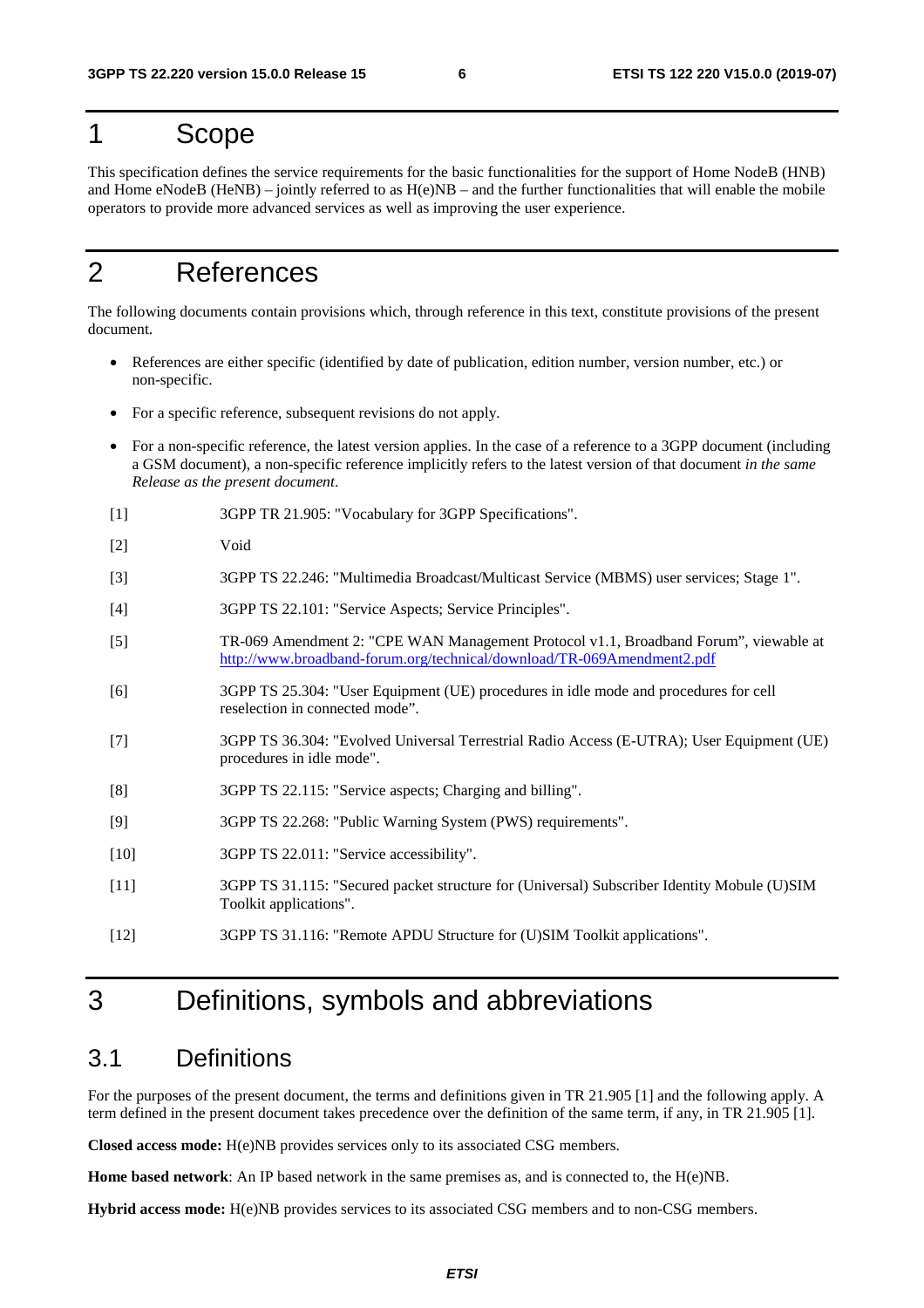**Open access mode:** H(e)NB operates as a normal NodeB or eNodeB.

**HNB**: A HNB is a Customer-premises equipment that connects a 3GPP UE over UTRAN wireless air interface to a mobile operator's network using a broadband IP backhaul.

**HeNB**: A HeNB is a Customer-premises equipment that connects a 3GPP UE over EUTRAN wireless air interface to a mobile operator's network using a broadband IP backhaul.

**H(e)NB Gateway**: H(e)NB Gateway is a mobile operator's equipment (usually physically located on mobile operator premises) through which the H(e)NB gets access to mobile operator's core network.

**H(e)NB Hosting Party**: A H(e)NB Hosting Party has a contractual relationship with the operator, related to the provision of access to the operator's network via one or more H(e)NBs.

NOTE: A H(e)NB Hosting Party is likely to have the billing relationship with the operator. A H(e)NB Hosting Party will typically be the "lead" user in a household but could be e.g. the corporate IT manager in an enterprise context.

**H(e)NB Subsystem**: A H(e)NB Subsystem consists of the H(e)NB and the H(e)NB Gateway.

### 3.2 Abbreviations

For the purposes of the present document, the abbreviations given in TR 21.905 [1] and the following apply. An abbreviation defined in the present document takes precedence over the definition of the same abbreviation, if any, in TR 21.905 [1].

| CSG         | Closed Subscriber Group |
|-------------|-------------------------|
| <b>HNB</b>  | Home NodeB              |
| <b>HeNB</b> | Home eNodeB             |
| H(e)NB      | HNB and HeNB            |

### 4 General

### 4.1 Description

Access to 3G and evolved 3G (EPS) services may be provided via UTRAN or E-UTRAN cellular base stations belonging to e.g. domestic, business, commercial enterprises. This type of access may be provided by the PLMN by means of HNB and HeNB (jointly referred to as H(e)NB). The H(e)NB provides services either only to a Closed Subscriber Group (CSG) or to other mobile subscribers too. The H(e)NB is connected to the mobile operator core network using IP via any suitable access technology.

## 5 Common requirements for Home NodeB / Home eNodeB

### 5.1 HNB and HeNB Installation, identification and location requirements

H(e)NB shall have a unique equipment identity.

- All the H(e)NBs serving the same CSG share the same unique (within the PLMN) identity called CSG Identity.
- NOTE: CSGs of different PLMNs are considered different, even if the PLMNs are indicated to the UE as "equivalent PLMNs" [10].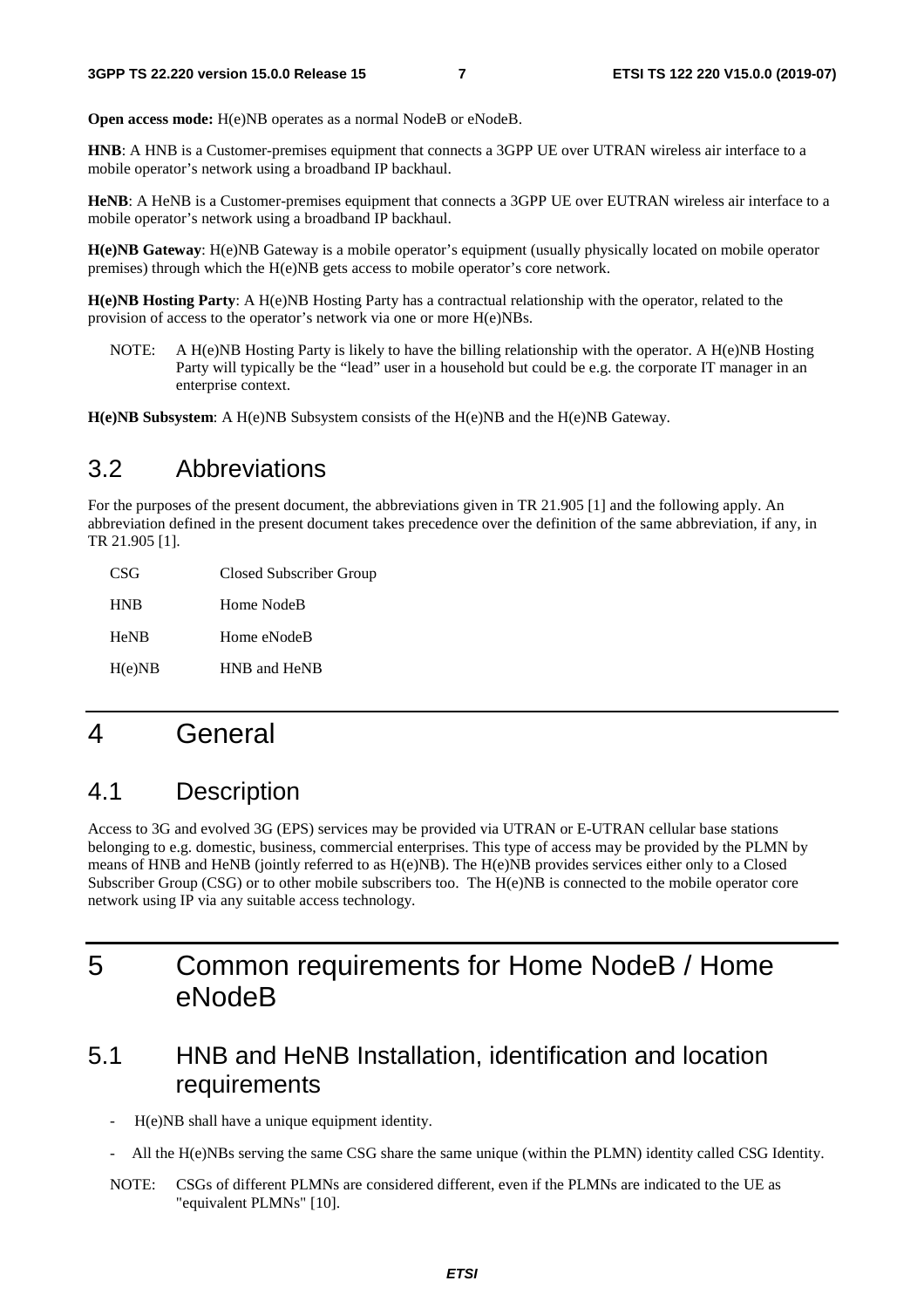- It shall be possible to support at least 125 million CSG Identities within a PLMN of an operator.
- The radio transmitter of a  $H(e)NB$  shall not be activated until configured and authorised by the operator.
- When installing, provisioning, configuring or re-configuring an H(e)NB the operator shall be able to:
	- verify the H(e)NB's identity.
	- obtain the geographical location of the H(e)NB.
- NOTE: The scenario where a H(e)NB is connected to one operator's network and later changed to another operator's network is not required.
- The operator shall be able to determine that the  $H(e)NB$  is installed and operated in accordance with all relevant regulatory requirements.
- The operator shall be able to configure the settings of the  $H(e)NB$ . In the case where the  $H(e)NB$  has detrimental impact on the spectrum usage, the H(e)NB can be set to out-of-service by the operator.
- Installation and activation of a new H(e)NB shall require no reconfiguration of the operator's network.
- The impact of H(e)NB on the core network should be minimised.

## 5.2 OA&M Requirements

- H(e)NB shall support the automatic discovery of an operator's management platform.
- It shall be possible to make use of the operator's management platform to carry out OA&M functions for H(e)NB. The management connection between H(e)NB and the operator's management platform shall be endto-end secure.
- $H(e)NB$  shall support OA&M procedures which allow the operator to remotely configure the  $H(e)NB$ , deploy software upgrades, detect and report changes in RF conditions and perform general OA&M tasks. The OA&M procedures shall be as closely aligned as possible with those that are commonly used in broadband access networks such as defined in TR-069 Amendment 2 [5].
- If the connection between  $H(e)NB$  and the rest of the operator network is out of service, then it shall be possible within an operator's defined time period for the H(e)NB to deactivate the air-interface.
- When the  $H(e)NB$  Hosting Party authentication is required by the MNO, the  $H(e)NB$  shall not activate the airinterface unless the authentication of the H(e)NB Hosting Party has been performed successfully.

## 5.3 Access Control requirements

### 5.3.1 General

- Subject to operator and  $H(e)NB$  Hosting Party agreement, the operator shall be able to configure the  $H(e)NB$ with open, hybrid or closed access mode.
- When the  $H(e)NB$  is configured for open access mode, it shall be possible for the  $H(e)NB$  to provide services to subscribers of any PLMN, subject to roaming agreement.
- When the H(e)NB is configured for hybrid access mode, it shall be possible for the H(e)NB to provide services to:
	- its associated CSG members, and
	- subscribers of any PLMN not belonging to its associated CSG, subject to roaming agreement.
- When the H(e)NB is configured for closed access mode, only users that belong to its associated CSG shall be able to obtain services.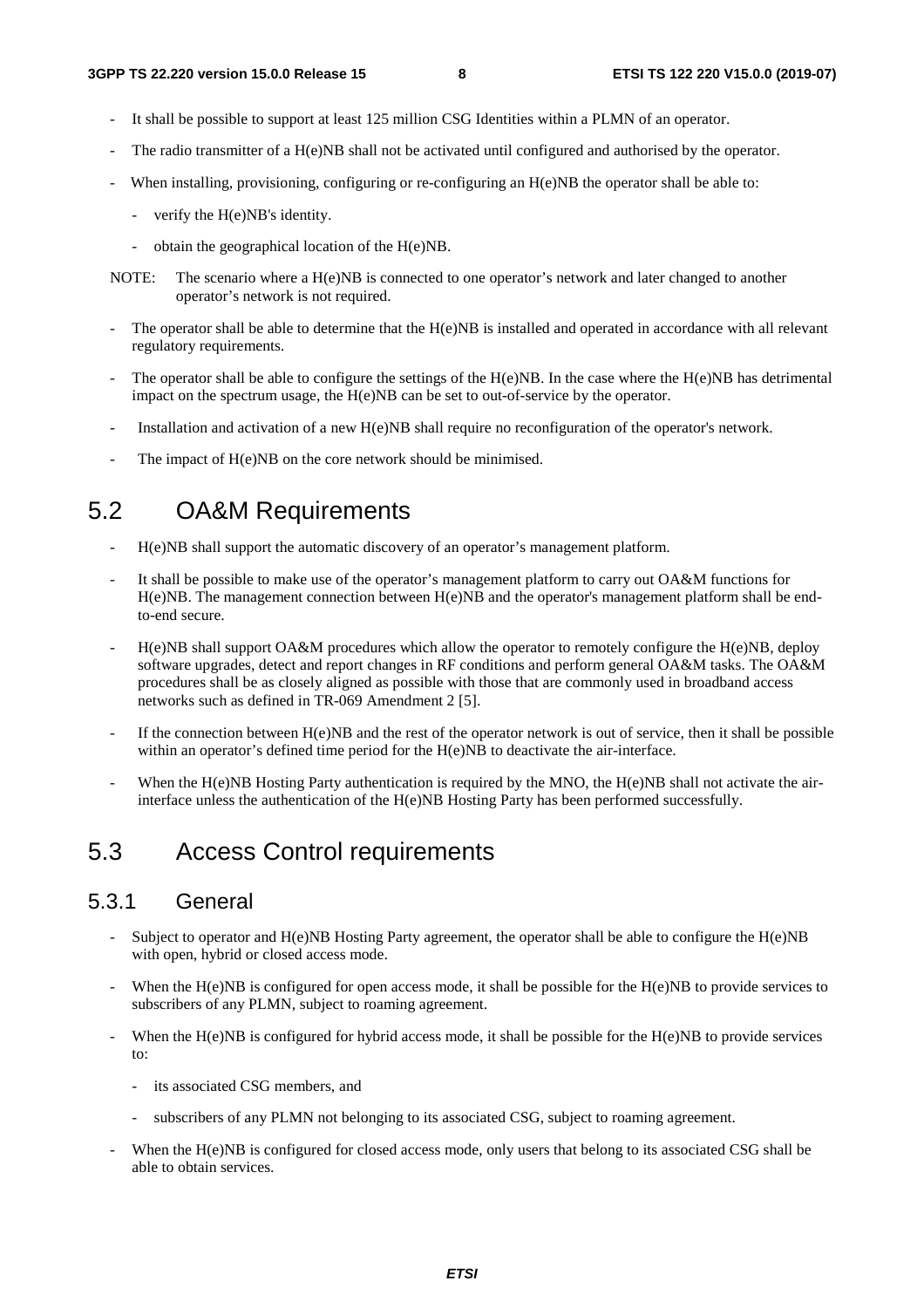- CSG members may include subscriber of any PLMN subject to roaming agreement, defined as HPLMN CSG Roaming.
- The VPLMN may support VPLMN Autonomous CSG Roaming by providing CSG membership to the roaming subscriber without exchanging any CSG specific information with the HPLMN. The VPLMN shall disable VPLMN Autonomous CSG Roaming on a per HPLMN basis if requested by the home operator.

NOTE: VPLMN Autonomous CSG Roaming and HPLMN CSG Roaming can be active in the same VPLMN

The CSG membership granted to the subscriber during his stay in the VPLMN may be retained by the VPLMN (e.g. in case the subscriber moves to another PLMN and subsequently returns to the VPLMN).

### 5.3.2 Closed Subscriber Group

- The CSG manager shall be able, under the operator supervision, to add, remove and view CSG membership
- NOTE: the interaction of the user with the application that manages the Allowed CSG Lists is out of scope of 3GPP (e.g. Web interface).
- For each subscriber, the network maintains a single CSG list containing the CSG identities that the subscriber is allowed to use.
- The UE shall contain a list of allowed CSG identities (Allowed CSG List). It shall be possible to store the Allowed CSG List in the USIM. When available, the list on the USIM shall be used. It shall be possible for both, the operator and the UE, to modify the Allowed CSG List.
- The UE shall allow the user to introduce new CSGs to the Allowed CSG List by means of manual CSG selection only.
- The UE shall maintain an operator-controlled list of allowed CSG identities (Operator CSG list). It shall be possible to store the Operator CSG list in the USIM. When available, the list on the USIM shall be used. It shall be possible for the operator to modify the Operator CSG List.
- The two lists are maintained independently from each other. A change in the Operator CSG list shall not trigger the UE to modify the Allowed CSG list to reflect such change automatically.
- Except during manual CSG selection, all CSG cells belonging to a CSG identity not included in the Allowed CSG List or Operator CSG list shall be considered not suitable by the UE ("not suitable" as specified in TS 25.304 [6] and TS 36.304 [7]).
- Each CSG identity shall be associated to a subscriber group which identifies the subscribers allowed to access the CSG.
- When the subscriber group is updated, the affected UE shall be informed accordingly.
- For temporary members, it shall be possible to limit the period of time during which the subscriber is considered a member of a CSG (granted access rights). It shall be possible to configure a time period for each temporary member.
- The time period shall be configurable by the CSG manager and/or the operator operating the CSG and shall span from 1 decihour to several days. Unlimited membership to the CSG is allowed.
- When a CSG is no longer considered available to provide services, except for emergency calls (i.e. due to time period expiry or removal of the CSG membership), it shall be possible to continue the established communication in another cell not belonging to this CSG.
- In hybrid access mode when services cannot be provided to a CSG member due to a shortage of H(e)NB resources it shall be possible to continue the established communication of non-CSG members in another cell.
- In hybrid access mode, to minimise the impact on CSG members from established communication of non-CSG members, it shall be possible for the network to allow the data rate of established PS communication of non-CSG members to be reduced.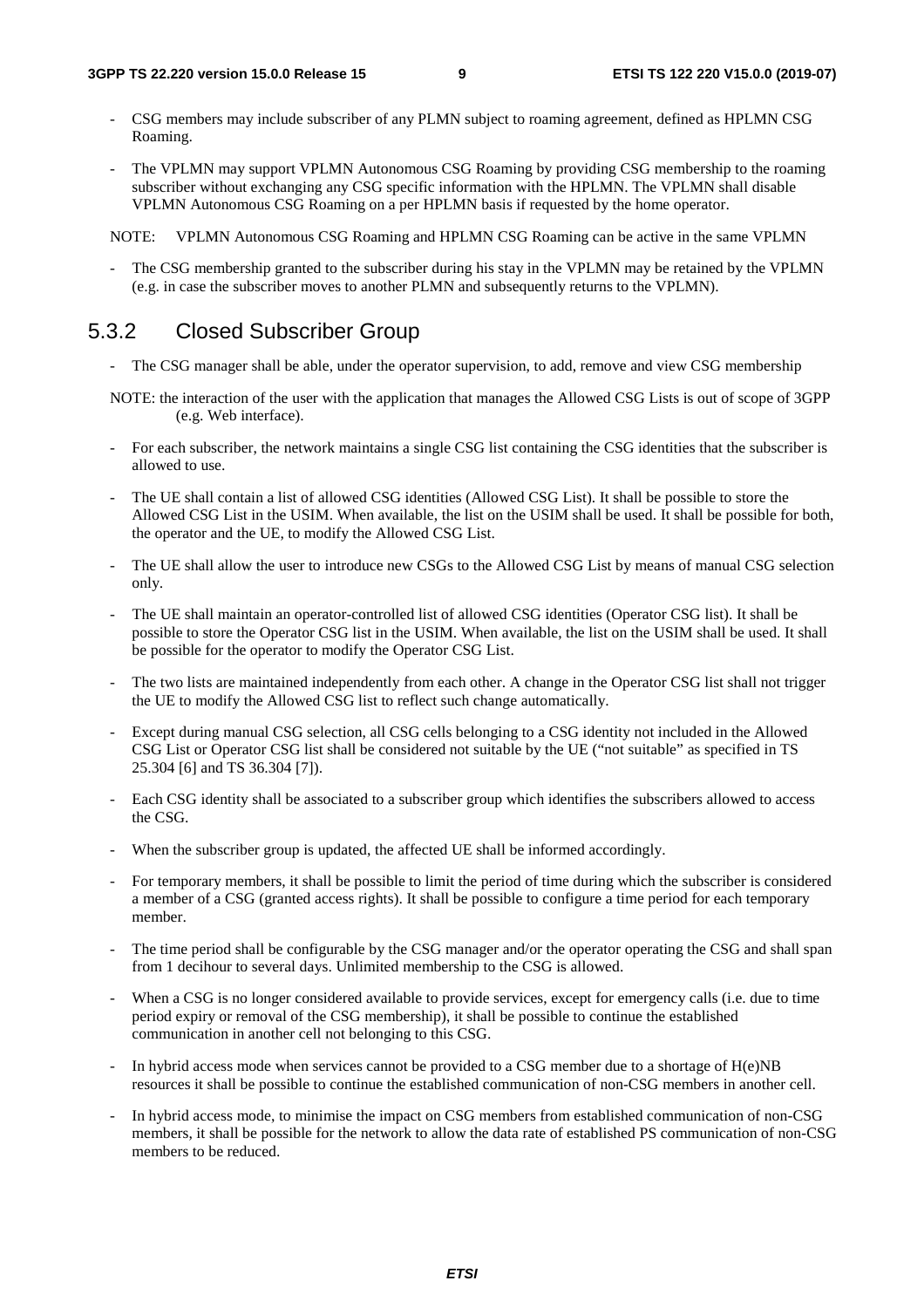### 5.4 Display requirements

### 5.4.1 CSG Type

The CSG Type is an indicator provided by the UE that is configured by the operator.

It shall be possible for the operator to associate a CSG identity in the UE's Allowed CSG List or the Operator CSG List with a CSG Type. Therefore, it is possible that a CSG identity stored in different UEs may either be associated with the same CSG Type or with different CSG Types.

NOTE: The CSG Type allows, for example, information on the applied billing regime to be given to the user.

- When a UE camps on a cell with a CSG identity that is part of the UE's Allowed CSG List and or the Operator CSG List has an associated CSG Type, a UE that has a display capability shall provide the user with the associated CSG Type. A UE that does not have a display capability may provide the CSG Type by other means, e.g. voice notification.
- If the CSG Type for a CSG identity has not been configured in the UE, the UE may provide the HNB Name instead. In this case, the user is notified that the UE is providing the HNB Name rather than CSG Type.
- It shall be possible to store the CSG Type in the USIM. As an option, the CSG Type may be stored in the ME. If the CSG Type is present in the USIM, a CSG Type stored in the ME shall be ignored. If the CSG Type is present in the Operator CSG list, a CSG Type present in the Allowed CSG list shall be ignored.
- The CSG Type shall be stored in text and/or graphical format. When the CSG Type has a text component, the CSG Type text length shall not exceed 12 characters in any language.

### 5.4.2 HNB Name

HNB Name is a common name referring to HNB/HeNB as defined in TR 21.905 [1].

- It shall be possible for a CSG cell and for a hybrid cell to broadcast a HNB Name in free text format. The UE may display the HNB Name when camping on the cell where it is broadcasted. The HNB Name, if broadcasted or stored in the UE, shall be available to the user during manual CSG selection. The HNB Name shall be configurable by the operator or the H(e)NB Hosting Party at the discretion of the operator.
- The HNB Name length shall not exceed 48x8 bits.
- NOTE 1: In order to allow the maximum flexibility in the way the HNB Name is configured in any language, UTF-8 coding should be used; this allows a maximum length of 48 characters coded on one byte, 24 characters on two bytes, 16 characters on 3 bytes down to a minimum of 12 characters if all characters are encoded on 4 bytes.
- If available and depending on operator preferences a HNB Name may be stored together with the associated CSG Identity in the UE's Operator CSG List.
- If available and depending on operator preferences a HNB Name may be stored together with the associated CSG Identity in the UE's Allowed CSG List.
- A HNB Name present in the Operator CSG list shall take precedence over a HNB Name present in the Allowed CSG list, which in turn shall take precedence over the broadcasted HNB Name.
- NOTE 2: The UE's Operator CSG List and Allowed CSG List are stored on the USIM or, optionally, in the ME as specified in section 5.3.2.
- NOTE 3: The HNB Name is necessary in order to aid the user in choosing the correct CSG identity when performing a manual CSG identity selection.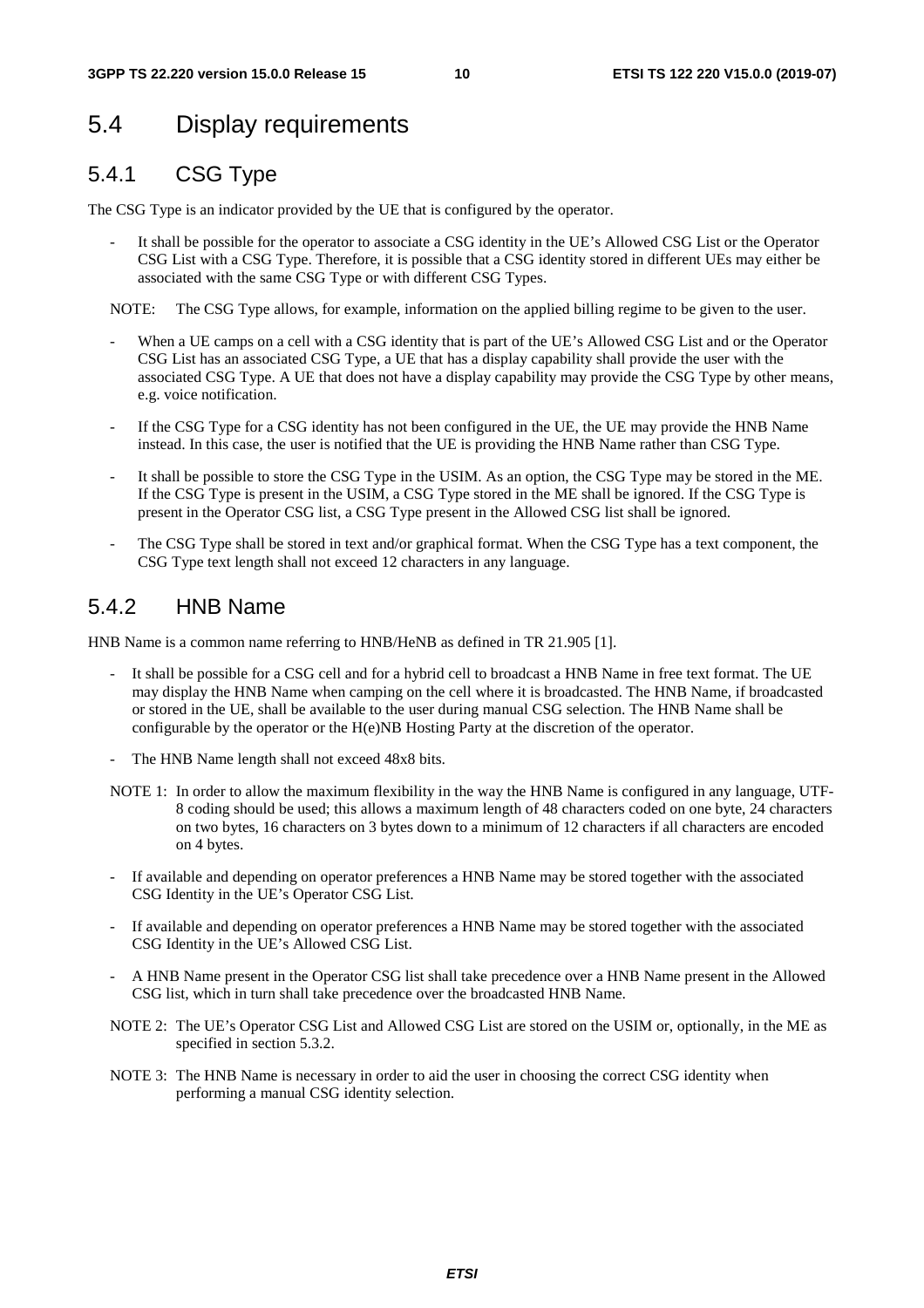### 5.5 Mobility Aspects for Home NodeB and Home eNodeB

#### 5.5.1 PLMN selection

The standard automatic and manual network selection procedures are used to register a UE on a PLMN via a H(e)NB.

#### 5.5.2 Idle-mode operation

In addition to normal cell reselection procedures, the following requirements apply:

- It shall be possible to support idle mode mobility between a  $H(e)NB$  cell and other cells and between  $H(e)NB$ cells.
- A UE in idle mode shall prefer to select a cell whose CSG Identity is in the UE's Allowed CSG List or in the Operator CSG list, when the cell reselection criteria has been met.

NOTE: All CSG identities on the Allowed CSG list and the Operator CSG list have the same priority.

The cell reselection procedure should not result in excessive power consumption in the UE.

#### 5.5.3 Connected mode operation

- It shall be possible to support service continuity, including handover, between a  $H(e)NB$  cell and other cells and between H(e)NB cells. This includes H(e)NB cells in residential and enterprise environment.
- For operational and deployment purposes, handovers between a H(e)NB cell and other cells and between H(e)NB cells should not significantly increase mobility related signalling.
- Data session(s) may be terminated by the network after the UE leaves the H(e)NB coverage area on a per UE basis (e.g. based on subscriber tariff change).

#### 5.5.4 Manual CSG selection

The user shall be able to request the UE to perform a scan for available CSGs. When such request is received the UE shall perform a scan of available CSGs, their CSG Identities and their HNB Names. In the UE display, the available CSGs shall be represented by their associated HNB Names and PLMN Name(s). If the HNB Name is not available, the CSG Identity shall be displayed instead.

An indication shall be given to the user as to which of the available CSGs is contained in the Allowed CSG List or Operator CSG list. The available CSGs shall be displayed in the following order:

- The CSGs, whose CSG Identities are contained in the Allowed CSG list.
- The CSGs, whose CSG Identities are contained in the Operator CSG List.
- Any other CSG, whose CSG Identity is not included in the Allowed CSG List or the Operator CSG list.

The HPLMN shall configure, on a PLMN basis, the UE to display the available CSGs so that either:

- all CSGs are displayed, or
- only CSGs in the Operator CSG List are displayed.
- NOTE: It is assumed that OMA DM/OTA will be used by the HPLMN to configure the ME/USIM

By default, the UE shall display all available CSGs for any PLMN, unless the UE has been configured by the HPLMN, for a specific PLMN, to display only CSGs in the Operator CSG List that are available.

When the user selects an entry in the list, the UE shall reselect any of the available cells with the CSG chosen by the user.

The UE shall attempt to register to the PLMN.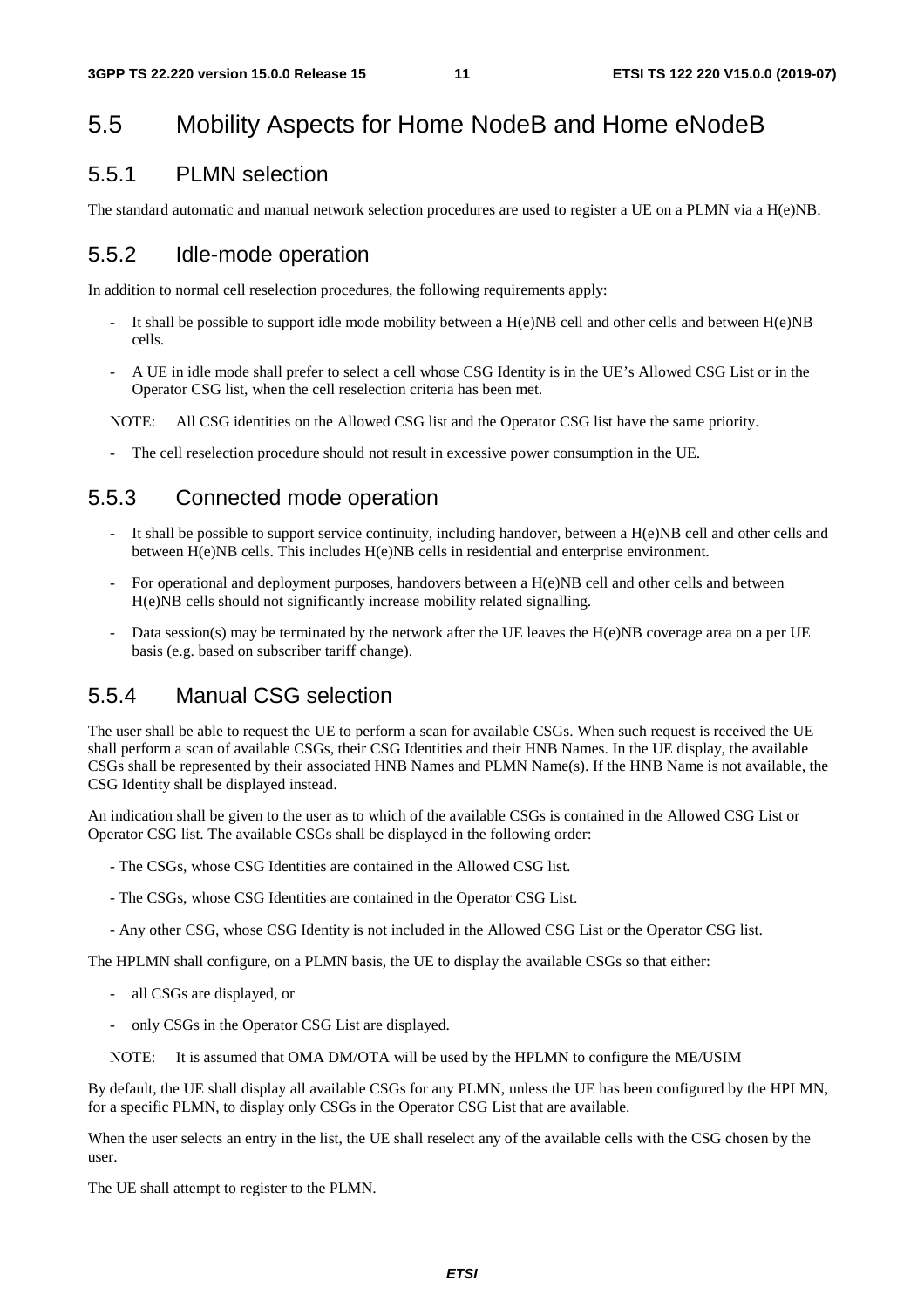If the registration attempt is accepted, the UE shall add the CSG identity to the Allowed CSG list unless the cell is a hybrid cell or the identity is already present in the list.

If the registration attempt is accepted and the UE is allowed to add the CSG identity to the Allowed CSG list then the UE may add the broadcasted HNB Name to the Allowed CSG list.

If the registration attempt is rejected and the CSG entry is in the Allowed CSG list, that CSG and the associated HNB Name shall be removed from the Allowed CSG list.

In addition, when the user manually selects a CSG in a PLMN, which is different from the last registered PLMN, the following behaviour applies:

- The UE shall enter into Manual PLMN Selection state.
- The UE shall attempt to register to the PLMN. This PLMN shall not be stored as the Last Registered PLMN.
- When the UE is no longer in the service area of the CSG the UE shall return to the previous PLMN Selection state.

#### 5.6 Services support

#### 5.6.1 General

- Subject to availability of network resources there shall be no difference in the user experience when using the PLMN provided services via H(e)NB or via NodeB/eNodeB (NB/eNB).
- Depending on operator preferences and in compliance with regulatory requirements ETWS and PWS [9] shall be supported.
- Any additional registration and paging load as a result of  $H(e)NB$  deployment shall be minimized.
- Deployment of H(e)NBs and NB/eNBs on the same spectrum should not degrade the performance of UEs receiving service from NB/eNBs.
- Deployment of H(e)NBs and NB/eNBs on the same spectrum should not degrade the NB/eNB's coverage and capacity.

#### 5.6.2 Emergency services

- Subject to local regulatory requirements, H(e)NB shall support emergency calls, as specified in TS 22.101 [4].
- It shall be possible for the operator to provide location information of the UE attempting an emergency call over a H(e)NB. The location information shall be sufficiently accurate to comply with the regulatory requirements that apply to the area where the  $H(e)NB$  is deployed.

#### 5.6.3 IMS Interworking

The operator can provide CS-to-IMS interworking as specified in the IMS Centralized Services clause of TS 22.101 [4].

### 5.7 Local IP Access (LIPA)

#### 5.7.1 Description

Local IP Access provides access for IP capable UEs connected via a H(e)NB (i.e. using H(e)NB radio access) to other IP capable entities in the same residential/enterprise IP network. Data traffic for Local IP Access is expected to not traverse the mobile operator's network except mobile operator network components in the residential/enterprise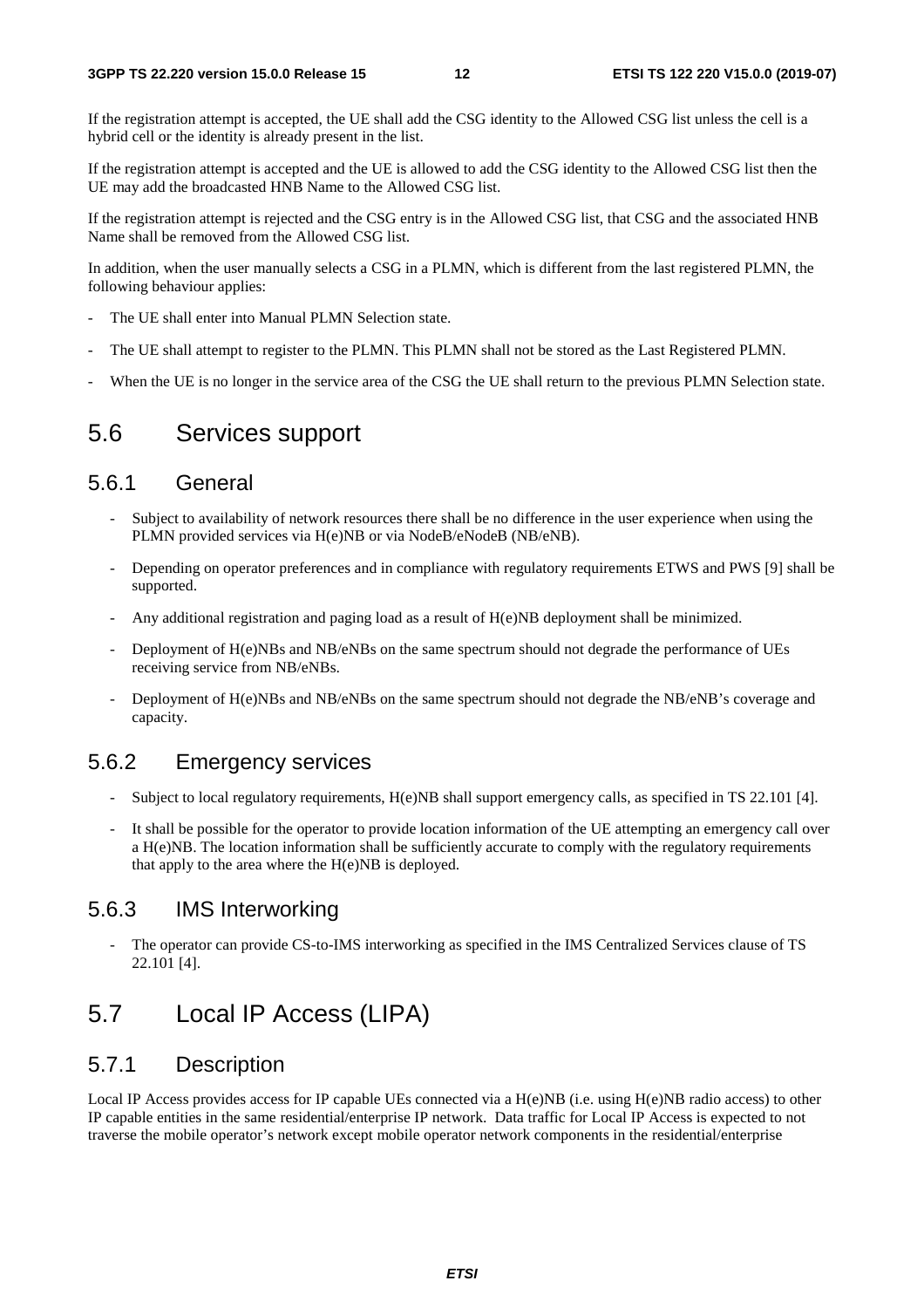premises. Signaling traffic will continue to traverse the mobile operator network. The residential/enterprise IP network itself and the entities within that network are not within the scope of 3GPP standardisation.

NOTE: It is not precluded that a small amount of data traffic for Local IP Access (e.g. user packets that trigger paging) be forwarded via the mobile operator's network, provided there is a trust relationship between the H(e)NB hosting party and the mobile operator.



#### 5.7.2 General requirements

A H(e)NB subsystem shall be able to support Local IP Access in order to provide access for IP capable UEs connected via a H(e)NB subsystem (i.e. using H(e)NB radio access) to other IP capable entities in the same residential/enterprise IP network.

- Simultaneous access from a UE to the mobile operator's core network (e.g. internet, PLMN services) and Local IP Access to a residential/enterprise IP network shall be supported.
- Subject to regulatory requirements, Local IP Access traffic shall be routable only between the UE, H(e)NB and other entities within the residential/enterprise IP network.
- A UE shall have a valid subscription with the mobile operator in order to use Local IP Access.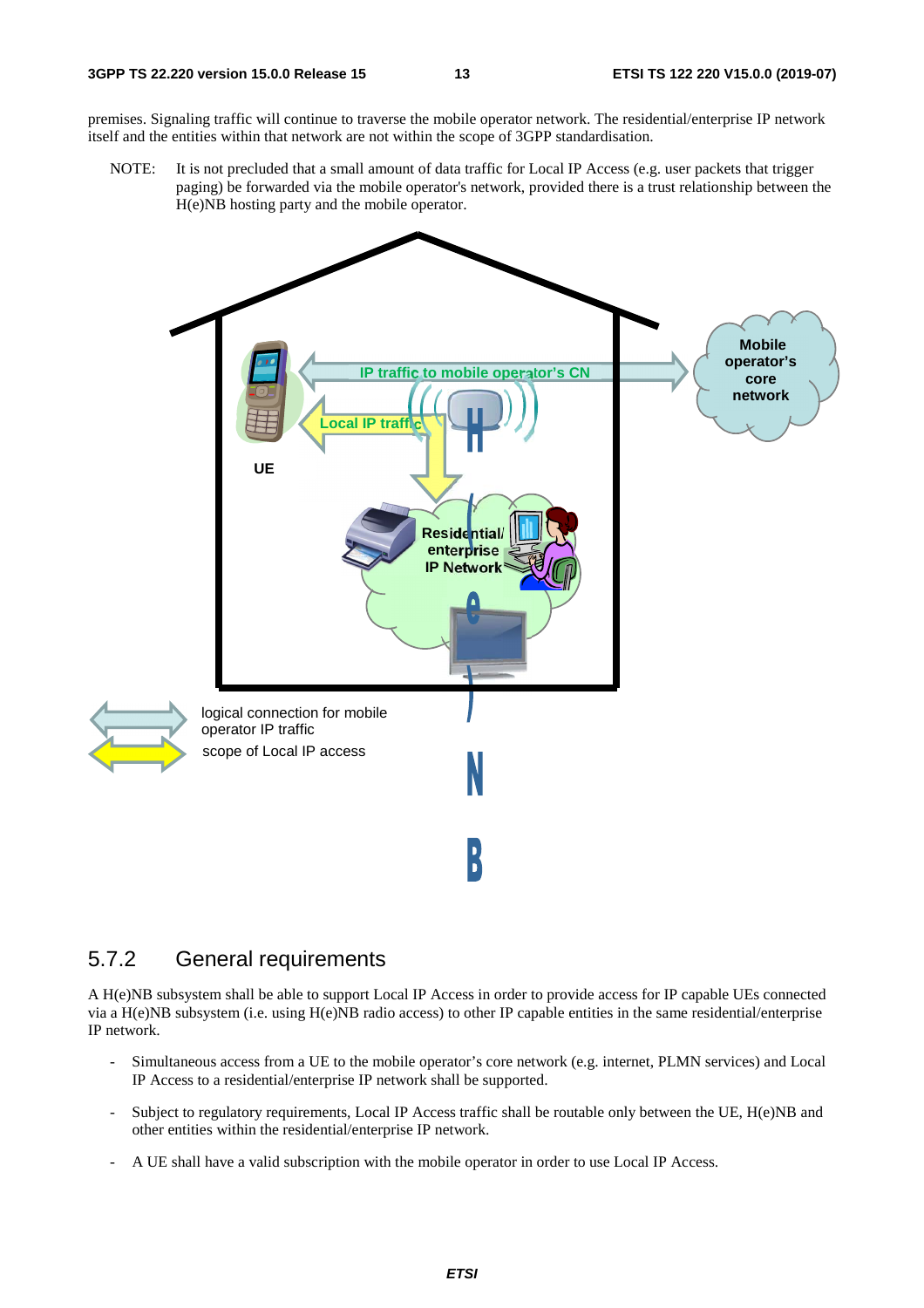- A UE shall be able to use Local IP Access in a visited network subject to roaming agreement between mobile operators.
- The HPLMN shall be able to enable/disable LIPA usage when the UE roams to particular VPLMNs.
- Local IP Access shall not affect services running in parallel for the same UE.
- Pre-Rel 10 UEs should be able to use Local IP Access.
- The user may be notified when a  $H(e)NB$  provides access to a residential/enterprise IP network
- A UE using Local IP Access shall be contactable by another IP endpoint in the same residential/enterprise IP network via Local IP Access.
- The operator shall be able to configure the network to support connection request from a UE so that a LIPA connection is used when the UE is located within the residential/enterprise IP network, and a regular connection via the Core Network is used otherwise.
- It shall be possible for a UE to maintain its IP connectivity to the residential/enterprise IP network when moving between H(e)NBs within the same residential/enterprise IP network. Any interruption to this IP connectivity shall be limited to levels comparable to that of the IP connectivity for PLMN services.
- NOTE: Loss of access to the residential/enterprise IP network is acceptable as a UE moves out of H(e)NB coverage.
- The mobile operator shall be able to configure the H(e)NB to enable/disable Local IP Access.
- The mobile operator shall be able to enable/disable Local IP Access per user subscription per CSG.
- The H(e)NB Hosting Party, within the limits set by the mobile operator, shall be able enable/disable Local IP Access per H(e)NB.
- The H(e)NB subsystem shall allow the mobile operator to make traffic and signalling performance measurements related to Local IP Access for each user and for the H(e)NB.
- The H(e)NB subsystem shall allow the mobile operator to collect fault management information related to Local IP Access for each H(e)NB.
- NOTE: It is possible for the H(e)NB Hosting Party to use additional access control mechanisms (e.g. using a password) to restrict access of UEs to the residential/corporate IP network. However, such additional access control is out of scope of 3GPP standardisation.
- Local IP Access shall not compromise the security of the mobile operator's network.

### 5.8 Managed Remote Access to home based network

- The H(e)NB may support remote access for a CSG member to the home based network from a UE via a PLMN in order to provide access to IP capable devices connected to the home based network.
- It shall be possible to restrict the access to the home based network on per-subscriber basis (e.g. some subscribers may have managed access to their home network and others may not).

### 5.9 Selected IP Traffic Offload (SIPTO) at Local Networks

It shall be possible that a H(e)NB SubSystem supports Selected IP Traffic Offload to provide access for a UE connected via a H(e)NB (i.e. using H(e)NB radio access) to a defined IP network (e.g. the Internet). The following requirements apply to the H(e)NB SubSystem to support Selected IP Traffic Offload at the local residential/enterprise IP network:

- Selected IP Traffic Offload shall be possible to be done without traversing the mobile operator network, subject to regulatory requirements.
- The mobile operator and the  $H(e)NB$  Hosting Party, within the limits set by the mobile operator, shall be able to enable/disable Selected IP Traffic Offload per H(e)NB.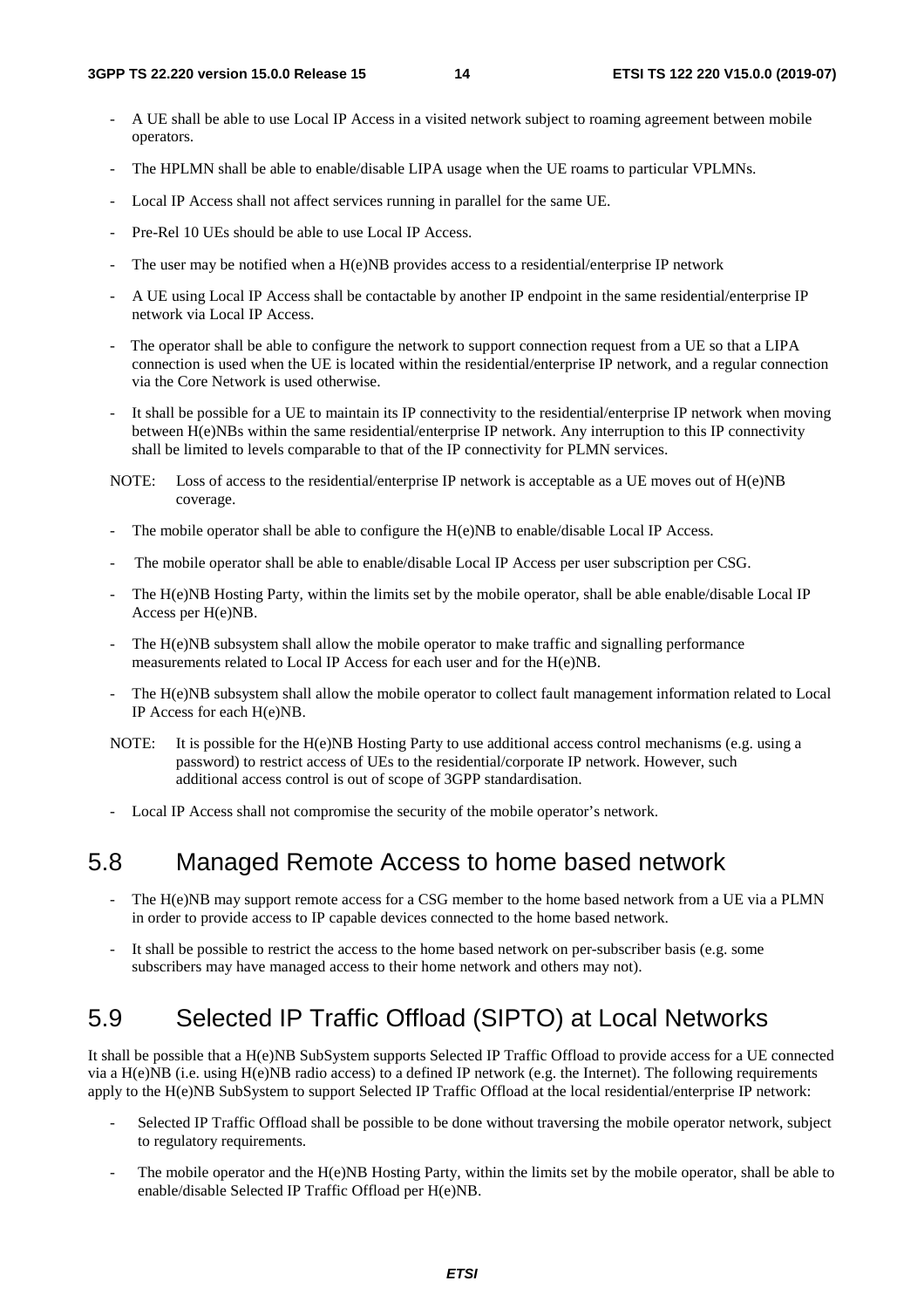Based on mobile operator SIPTO policies and configured user consent per APN, the network shall be able to offload traffic.

Note: There is a possibility that the user's service experience will be different if the user's traffic is offloaded via SIPTO at local residential/enterprise IP networks.

- The SIPTO policies may be defined per APN or per IP flow:
	- SIPTO policies per APN indicate whether all traffic associated with a specific APN is subject to offload;

 - SIPTO policies per IP flow are routing policies indicating which APN to use for a specific IP flow. The Operator may provide routing policies to the UE that assist the UE in routing the IP flows towards an appropriate APN. This is applicable for UE regardless of whether or not it has established IP connectivity to the local enterprise/residential network.

- The mobile operator shall be able to configure the SIPTO policies either statically or dynamically.
- Simultaneous connectivity from the UE to the mobile operator's core network and to a defined IP network (e.g. the Internet) via a fixed residential/enterprise IP network using SIPTO shall be supported.
- Simultaneous access from the UE to PLMN services and to fixed services via a fixed residential/enterprise IP network using SIPTO shall be supported.

Requirements that are common with Selected IP Traffic Offload in the mobile operator networkcan be found in section 4.3.5 in [4].

### 5.10 UICC and H(e)NB

Optionally, the H(e)NB may support identification and authentication of the H(e)NB Hosting Party by means of a UICC-based application.

This application may also contain information for the initial provisioning (e.g. the O&M system contact).

If the H(e)NB supports the H(e)NB Hosting Party application,

- The H(e)NB shall support the use of the operator's UICC application management platform to configure the Hosting Party application.
- The UICC application shall be able to acquire the geographical location of the  $H(e)NB$ .

Note: UICC application management is specified in 3GPP TS 31.115 [11] and 3GPP TS 31.116 [12].

- 5.11 Void
- 5.11.1 Void
- 5.11.2 Void

### 6 Requirements for Home NodeB

#### 6.1 Access Control

It shall be possible to control access (i.e. accept and reject connection requests) of pre-Release 8 UEs.

NOTE: Such mechanisms may be different for those used to access control a Release 8 UE.

The operation of a HNB shall not adversely impact the performances of a pre-Release 8 UEs operating in the area where the HNB is active and vice versa.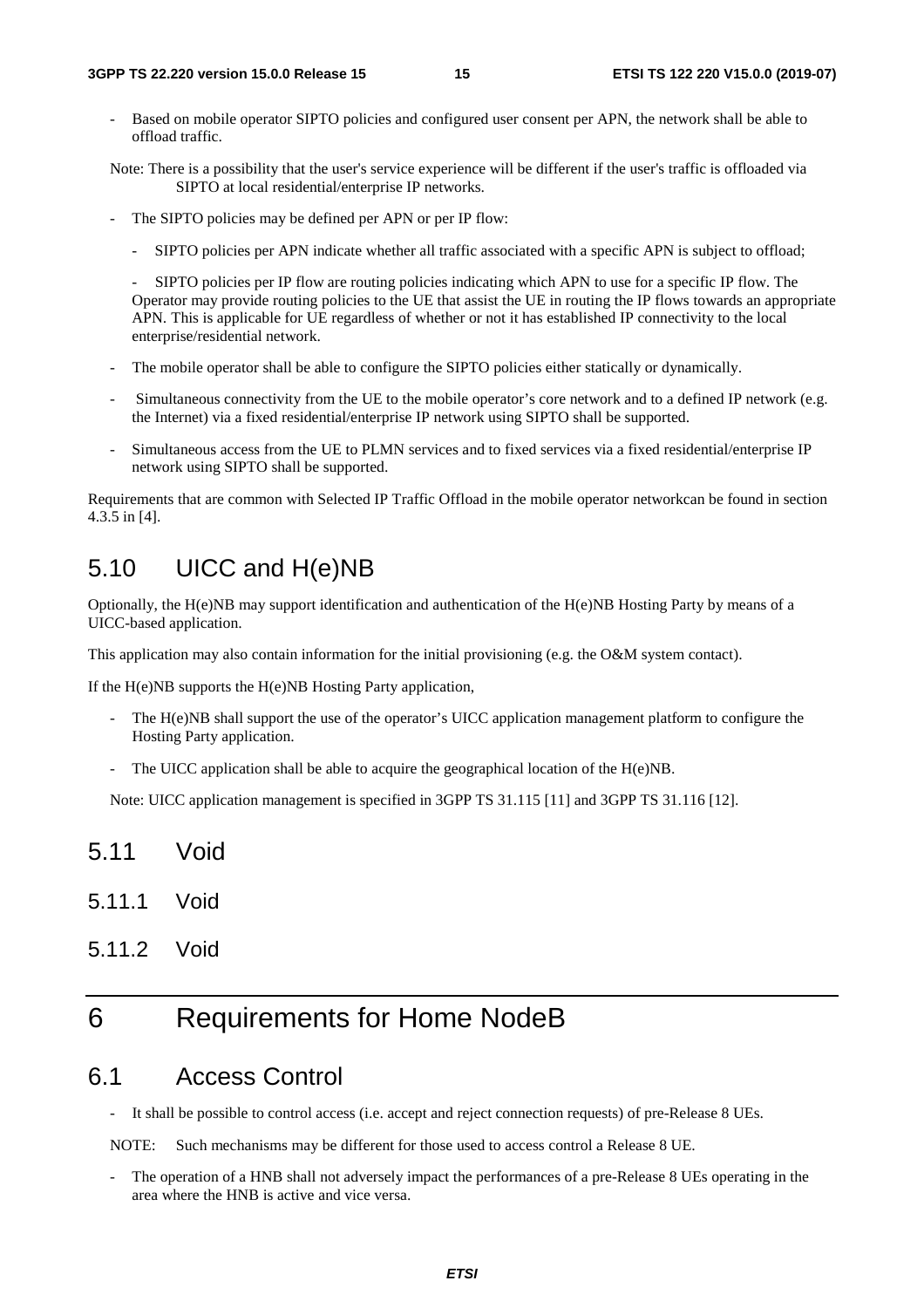The total bandwidth from the HNB towards the network for 4 simultaneous TS11 or TS12, including signalling and overhead, shall not exceed 200 kbps

### 6.2 Void

## 7 Requirements for Home eNodeB

- 7.1 Services support
- 7.1.1 Void

### 8 Quality of Service

### 8.1 General

Subject to agreement between the mobile operator and the broadband access provider, it shall be possible to request resources from the broadband IP backhaul for the QoS treatment for sessions traversing the  $H(e)NB$ subsystem.

### 8.2 Admission Control

- The network shall be able to perform admission control based on the available H(e)NB backhaul resource.
- The network shall be able to set different criteria for admissionThe network control in a hybrid cell for CSG and non-CSG members.

## 9 Security and privacy

### 9.1 General

The use of  $H(e)NB$  shall not compromise the security of any PLMN or broadband access network.

### 9.2 Security Requirements

- The H(e)NB shall provide a high level of security, equivalent or better than Rel-8 3GPP systems.
- Security policy shall be under the control of the H(e)NB network operator.
- The H(e)NB shall not impact the security of the UE.

### 9.3 Privacy

The  $H(e)NB$  shall not compromise user privacy for UEs that are using the  $H(e)NB$ , including communication confidentiality, location privacy and identity protection.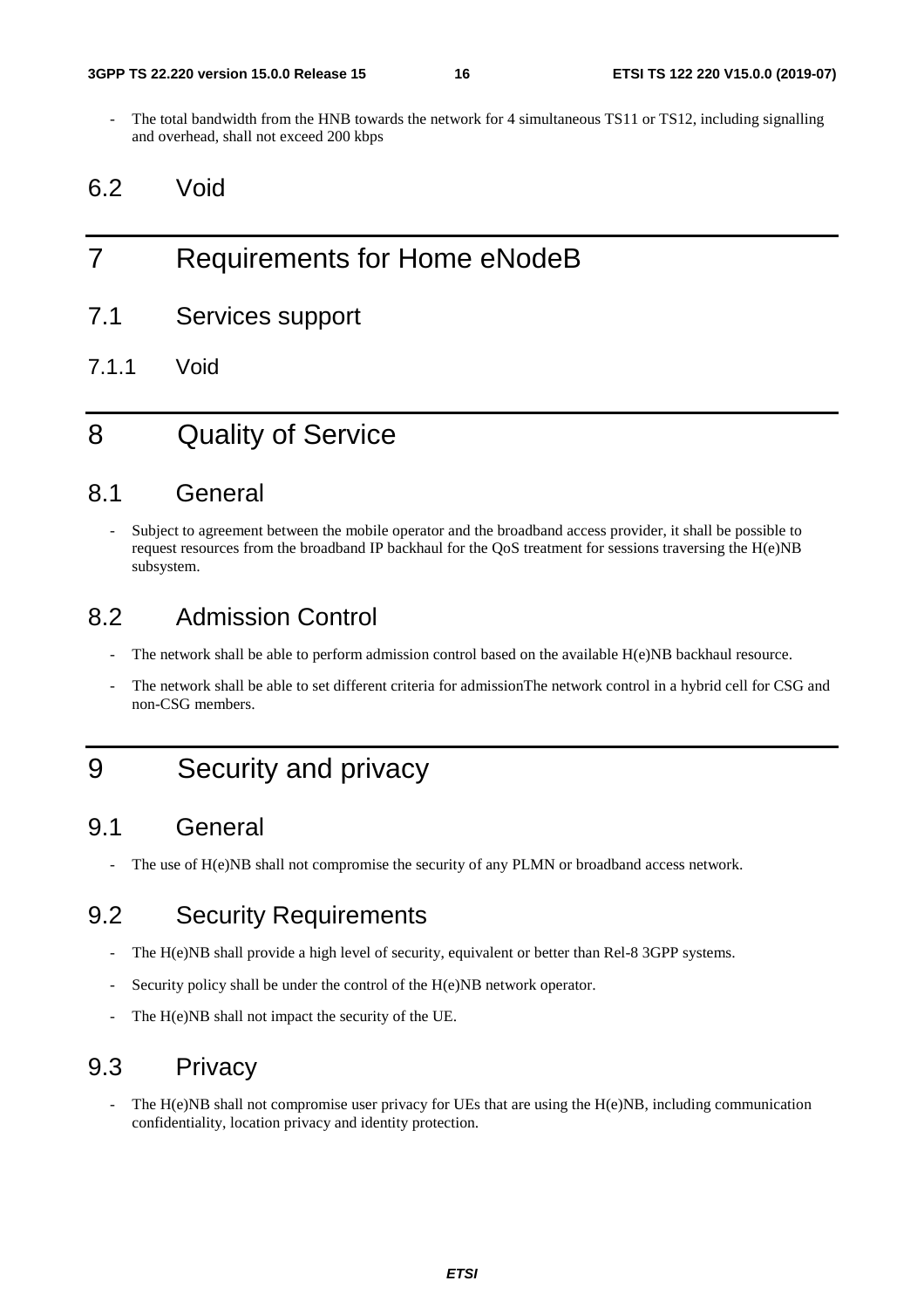## 10 Charging Aspects

NOTE: Refer to charging requirements in TS 22.115 [8]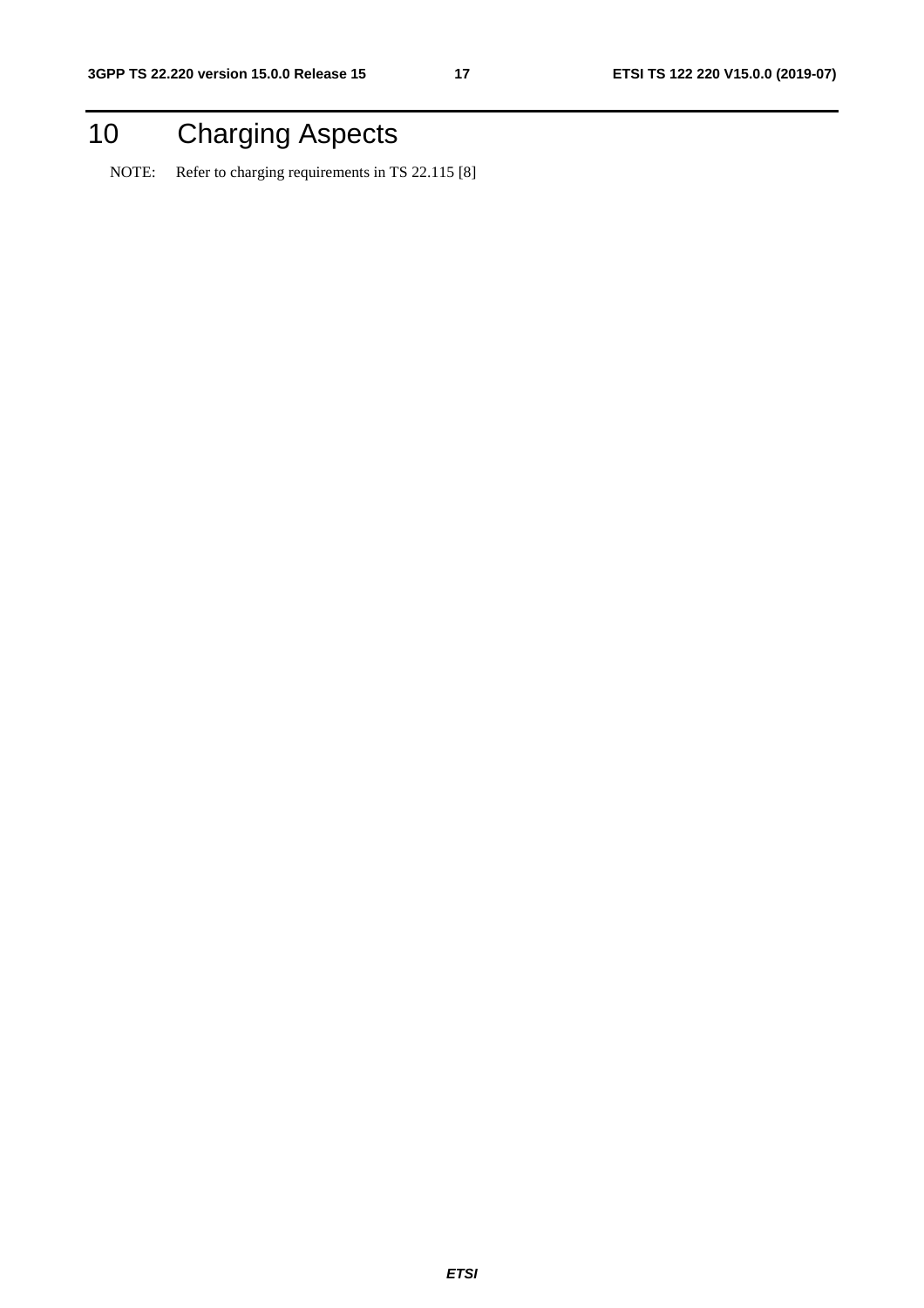## Annex A (informative): Use cases

These use cases do not imply any requirement beyond that which is contained in the normative part of this TS.

#### **Usecase-1: H(e)NB Mobility**

User A connects to the H(e)NB via mobile device. User A should be able to move around within the H(e)NB coverage in the home or enterprise. User should also be able to invoke additional services based on user policy and operator policy.

#### **Usecase-2: H(e)NB Guest Users**

User A and User B are subscribers of Operator 1 and Operator 2 respectively. User A visits User B in his home and User B allows User A to use H(e)NB in User B's home. User A should be able to access all the services he is subscribed to from Operator 1 based on the policies set by User B and operator 2. Operator 1 and Operator 2 have roaming agreement.

#### **Usecase-3: HNB/HeNB – NB/eNB Handovers**

User A subcribes to cellular services of Operator 1 and is authorised to access a HNB/HeNB from same or other operator. User A starts service in the H(e)NB coverage and continues moving into a cellular network. Similarly User A starts service in cellular network and continues moving into H(e)NB coverage. User A does not see any impact on services due to mobility in both cases.

#### **Usecase-4: Access to Home based services**

User A connects to the H(e)NB via mobile device. User A should be able to access home based services (e.g. local digital media servers and digital media players) from the mobile device. Other users may access the home based services subject to H(e)NB Hosting Party policies.

#### **Usecase-5: Media Transfer**

User A connects to the H(e)NB via mobile device. User A starts viewing video streaming service on the mobile device. User A then wants to continue viewing the video on a different screen for better viewing. User A should be able to transfer the session to a high-definition TV or PC connected via broadband connection. User A should also be able to transfer the session from the TV or PC to a mobile device and continue the session in the H(e)NB coverage and also in the cellular network.

#### **Usecase-6: IMS capable HNB used for coverage purposes**

In this scenario, the reason for an operator to introduce IMS capable HNB is to offload voice traffic from his existing CS core network to IMS. However, as in this scenario the usage of 'legacy' services (e.g. CS Fax) is still assumed - only the utilization of network resources is to be changed - it is requested that IMS capable HNB provides all the services/ capabilities that are provided through regular Node B from the beginning.

#### **Usecase-7: IMS capable HNB for a new business model**

This scenario starts with a view that HNB is located in the user's residence and the UE is the preferred equipment to interact with home services/ applications. New business can be expected there. In this scenario, some of the CS services/ capabilities that are provided through regular Node B might not be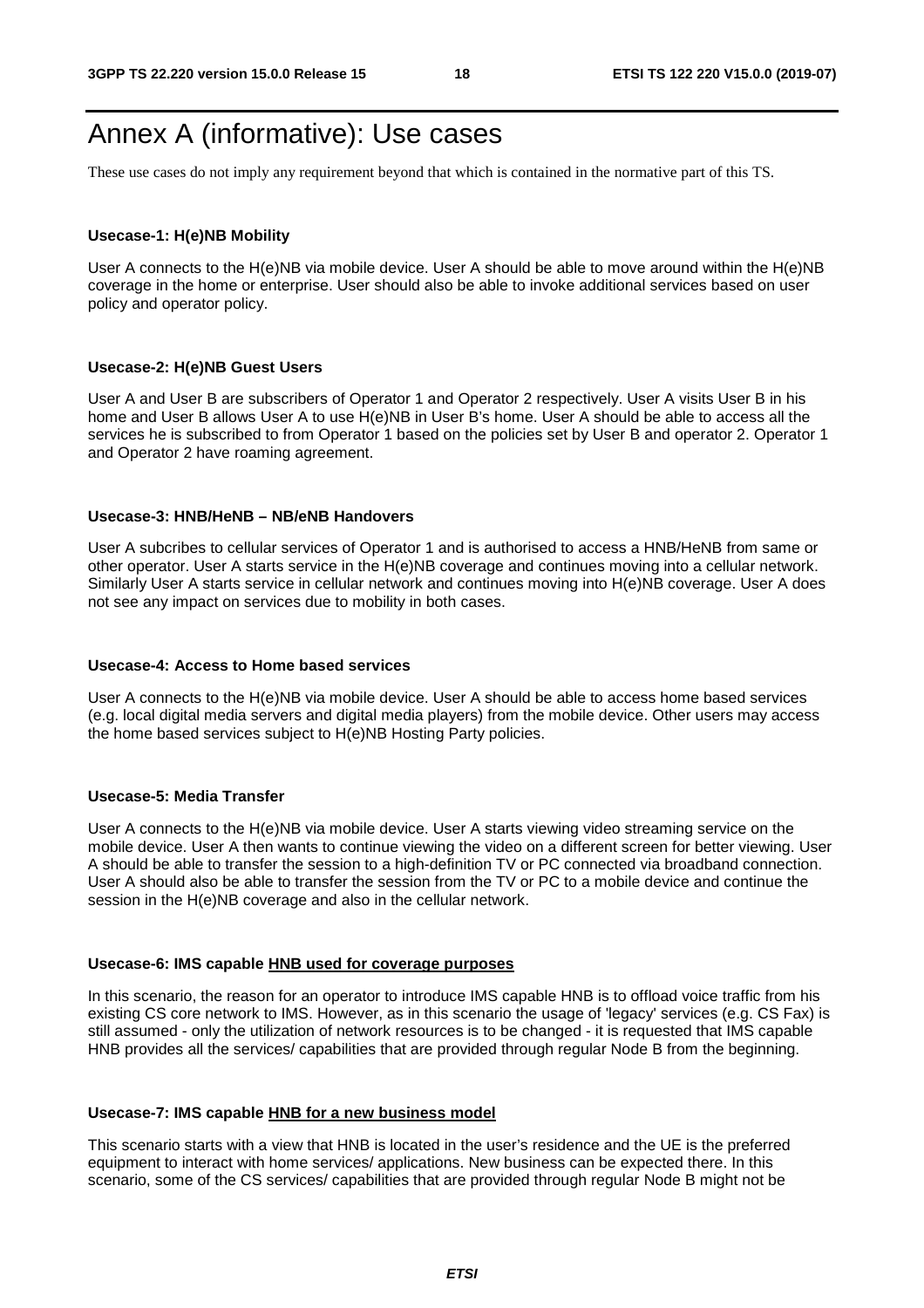needed or might be provided in a later step if the operator could instead offer attractive new services under IMS capable HNB only.

#### **Usecase-8: IMS capable HNB for Green field operator**

This scenario expects new players to get into the mobile market. In this scenario, they would aim to deploy cost efficient and future proof infrastructure, i.e. no CS domain but IMS/PS domain only, regardless of whether or not UEs have IMS client on them.

#### **Usecase-9: Hybrid access mode**

In order to improve the coverage in a shopping mall, H(e)NBs are deployed. The shopping mall owner may have been provided a special deal by the network operator where the employees of the shopping mall will get preferential charging rates and priority access when accessing services via these H(e)NBs. In exchange, the shopping mall owner allows the public to use the H(e)NBs to access the normal network operator services. The H(e)NB Hosting Party should not need to manage the public access and the public should not need to do anything special in order to get services on the H(e)NB.

#### **Use case-10: Open access mode**

Typically to enhance coverage or capacity of an operator's public network, for example in railway stations, airports, stadiums, etc, taking benefit of the H(e)NBs additional functionality (e.g. uncoordinated deployment).

#### **Usecase-11: HNB interacts with Home network**

User A connects with his UE (possibly a pre-Rel 9 UE) to the HNB with IMS Interworking and Local IP Access to the home network capabilities. The home network accommodates home network devices (Intercom, Door lock, Network radio, Photo server, etc.) and the HNB. User A should be able to communicate with a visitor at Intercom via the mobile device.

#### **Usecase-12: HNB interacts with IP-PABX**

User A connects with his UE (possibly a pre-Rel 9 UE) to a HNB with IMS Interworking and Local IP Access to the home network capabilities at an office. The HNB might be deployed and interconnect with an enterprise extension telephone system (e.g. SIP based PABX). User A should be able to make/receive an extension call to/from fixed line UE under SIP based PABX. In addition, User A with the mobile device and User B with computers should be able to access a common groupware server at the office and share the same information such as schedule, emails, etc.

#### **Usecase-13: Electronic customer guide in shopping centre, using Local IP access**

A department store or shopping centre provides electronic shopping guide. When user A enters into a shopping centre where a shopping centre H(e)NB is installed, an invitation indication shows up on his mobile device which he accepts. This allows him access to the centre's H(e)NB. Subsequently, he accesses the centre's customer service server, which is only accessible through the H(e)NB where he uploads his shopping list. The customer service server responds a list of sale items of similar nature. He accepts or declines the various choices and the final shopping list is downloaded to his UE. While user A is waiting, User A watches free TV show or advertisement provided through the H(e)NB for the shop customer. While in the shopping centre the user has simultaneous access to operator's and local shopping centre services.

#### **Usecase-14: Local IP Access**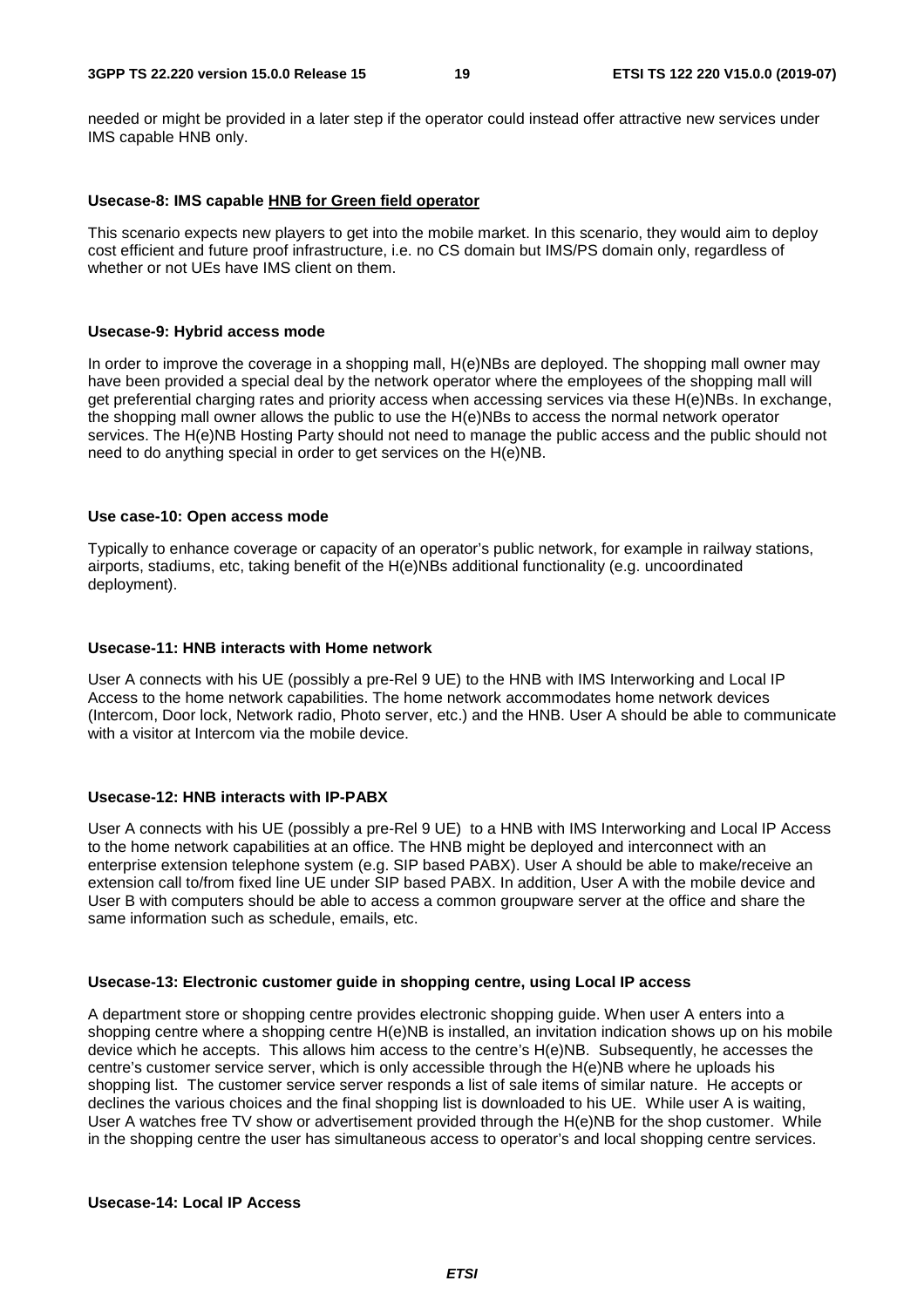The user has the subscription through home operator H. The user is served by the home operator H. The UE obtains IP connectivity in both a local gateway to obtain local connectivity for IMS services (e.g. as in local IP access or for enterprise scenarios with call to other terminals in the PABX area) and to a home gateway (as in normal connectivity for IMS services). For IMS sessions to be routed to e.g. remote terminals, the traffic is sent through the connectivity with the home gateway, whereas for IMS session that can be routed locally (e.g. based on local phone number), the traffic is sent through the connectivity with the local gateway through the local IP access. Whether the UE routes a specific IMS session through the local access or the home gateway can be controlled on a per session basis. Also, the UE may obtain local connectivity by default (e.g. based on static configuration by the operator) or dynamically based on indication by the IMS server.

#### **Usecase-15:**

Subscriber A from Network A owns HNB/HeNB A because of no macro network coverage . Guest user B from Network B visits subscriber A's house. Subscriber A wants to allow guest user B access to HNB/HeNB A while the guest user B is visiting.

#### **Usecase-16:**

Corporation A has sites in country A, B and C. Corporation A has employees from country A and B. Employees in country A are from Operator AA and AB. Employees in country B are from Operator B. Corporation A has HNB/HeNB in country A from Operator AA and country B from Operator B. Employees from country A and B are allowed access to HNB/HeNBs in country A and B.

#### **Usecase-17: Content-sharing services in the residential IP network**

During a trip to the zoo Alice has taken several pictures and has recorded a video clip on her UE. After returning home her UE connects to the H(e)NB in the home and accesses the residential IP network. The local devices (video, printer, ..) are automatically discovered by the UE. Alice views the videos on her video player, prints photos on her printer, uploads her media onto media server, and downloads media for her next outing.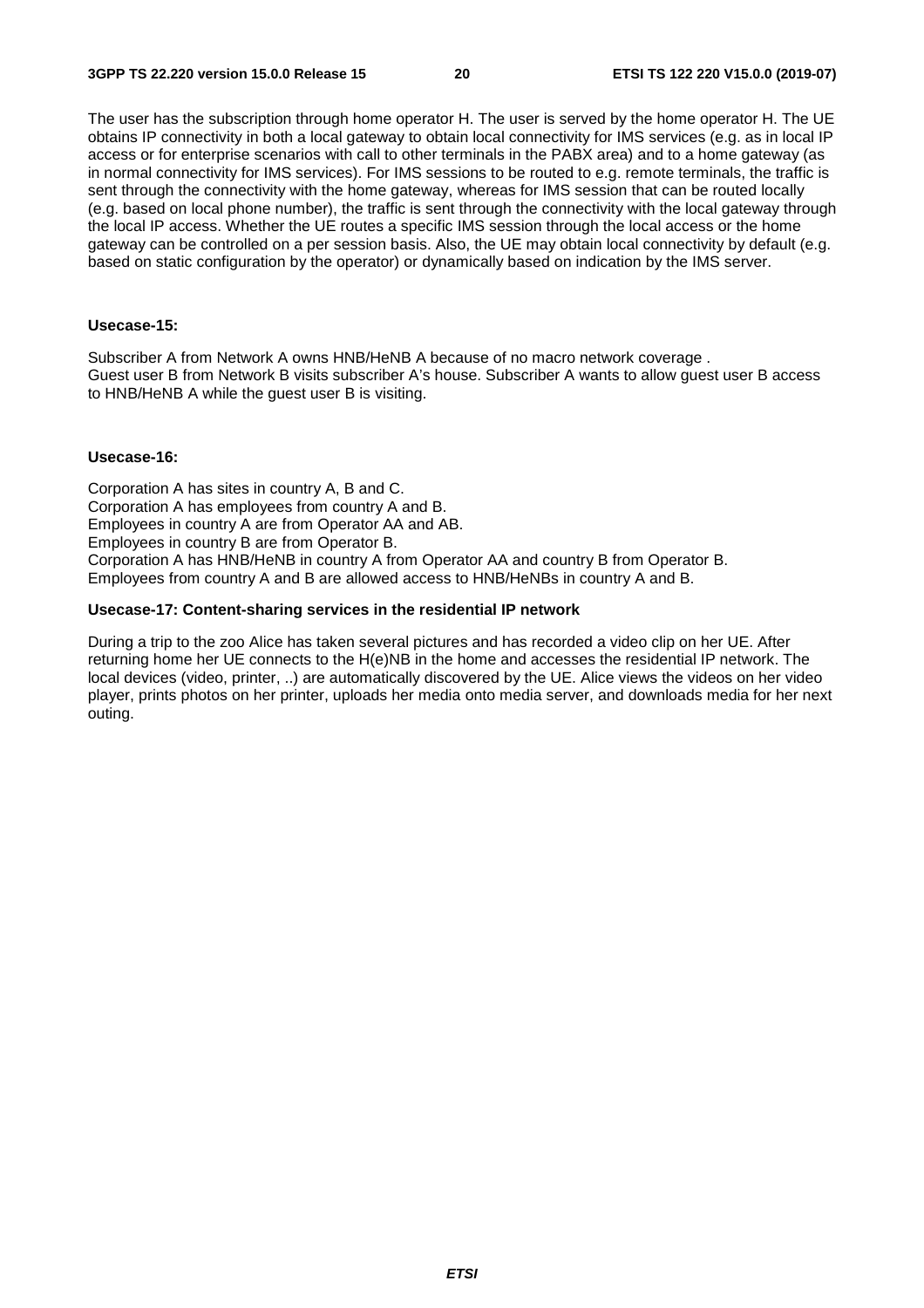## Annex B (informative): Clarification of H(e)NB Access Modes

Table B.1 illustrates the different H(e)NB Access Modes and what access is allowed for UEs of any release depending on whether the UE is allowed access to the CSG.

In Table B.1 "Access" means "Access to services".

"Preferential access" means the user will get preferential access to the cell.

|                              | <b>H(e)NB Access Mode</b> |           |                            |  |  |  |
|------------------------------|---------------------------|-----------|----------------------------|--|--|--|
|                              | Open                      | Closed    | <b>Hybrid</b>              |  |  |  |
| UE allowed access to CSG     | Access                    | Access    | <b>Preferential Access</b> |  |  |  |
| UE not allowed access to CSG | Access                    | No Access | Access                     |  |  |  |

#### **Table B.1: H(e)NB access for UEs of any release**

NOTE: Pre Release 8 UEs can only access HNBs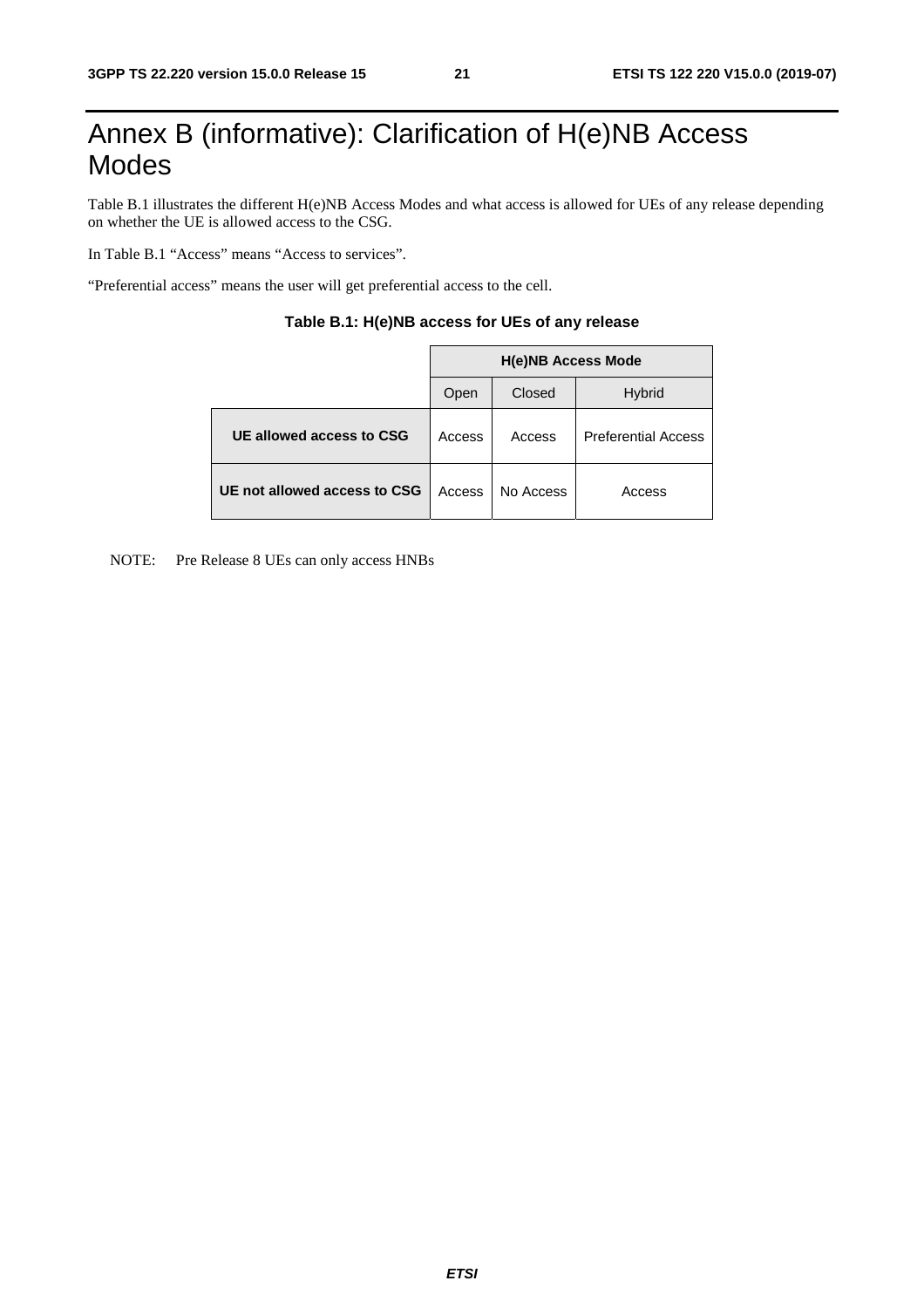Annex C (informative): Overview of identifiers and names.

**Table C.1: Overview of identifiers and names**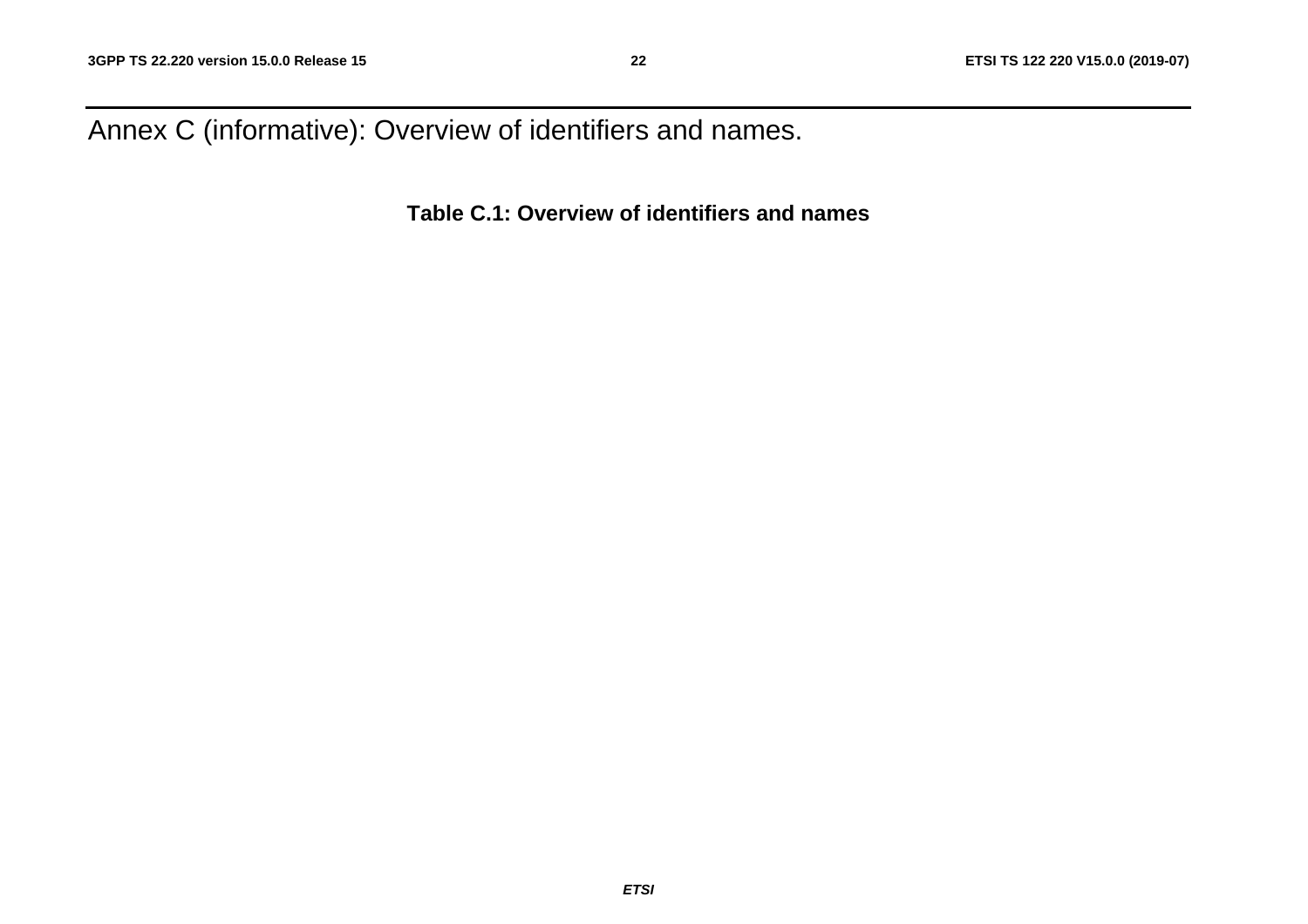#### **23 ETSI TS 122 220 V15.0.0 (2019-07)**

| item                            | used for                                                                                             | associated with                                                                                   | permanently stored in                                                                                                                                                                          | distribution method                                                                                                                                                                                                                                                                                                                                                                                               | displayed to user                    | comment                                                                                                                                            |
|---------------------------------|------------------------------------------------------------------------------------------------------|---------------------------------------------------------------------------------------------------|------------------------------------------------------------------------------------------------------------------------------------------------------------------------------------------------|-------------------------------------------------------------------------------------------------------------------------------------------------------------------------------------------------------------------------------------------------------------------------------------------------------------------------------------------------------------------------------------------------------------------|--------------------------------------|----------------------------------------------------------------------------------------------------------------------------------------------------|
| H(e)NB<br>equipment<br>identity | administrative<br>purposes                                                                           | H(e)NB (physical<br>entity)                                                                       | H(e)NB<br>$\bullet$<br>administration<br>$\bullet$<br>database of the operator                                                                                                                 | O&M procedures                                                                                                                                                                                                                                                                                                                                                                                                    | NO                                   | not known to UE,<br>therefore not useable by<br>UE to identify a<br>H(e)NB                                                                         |
| <b>CSG</b><br>identity          | automatic and<br>$\bullet$<br>manual CSG<br>selection<br>access control<br>$\bullet$<br>to CSG cells | a CSG, i.e.<br>$\bullet$<br>a group of users<br>(UEs).<br>• One or More<br>H(e)NBs<br>(CSG cells) | H(e)NB<br>$\bullet$<br>administration<br>$\bullet$<br>database of the operator<br>• Allowed CSG List<br>in the UE if user (UE)<br>is member of CSG<br>(USIM entry takes<br>precedence over ME) | provided by O&M<br>to $H(e)NBs$<br>provided by home<br>$\bullet$<br>PLMN to UEs (the<br>Home PLMN and<br>Visited PLMN should<br>synchronize this<br>information)<br>o Provided<br>to the UE<br>by OMA<br>DM when<br>stored in<br>the ME,<br>Provided<br>$\circ$<br>to the UE<br>by OTA<br>when<br>stored in<br>the USIM<br>Provided to UE<br>$\bullet$<br>via manual CSG<br>selection<br>broadcasted by<br>H(e)NB | YES, if HNB Name<br>is not available | A CSG identity is<br>unique within a PLMN.<br>In the UE a CSG ID,<br>together with a network<br>identifier, identifies a<br>CSG globally uniquely. |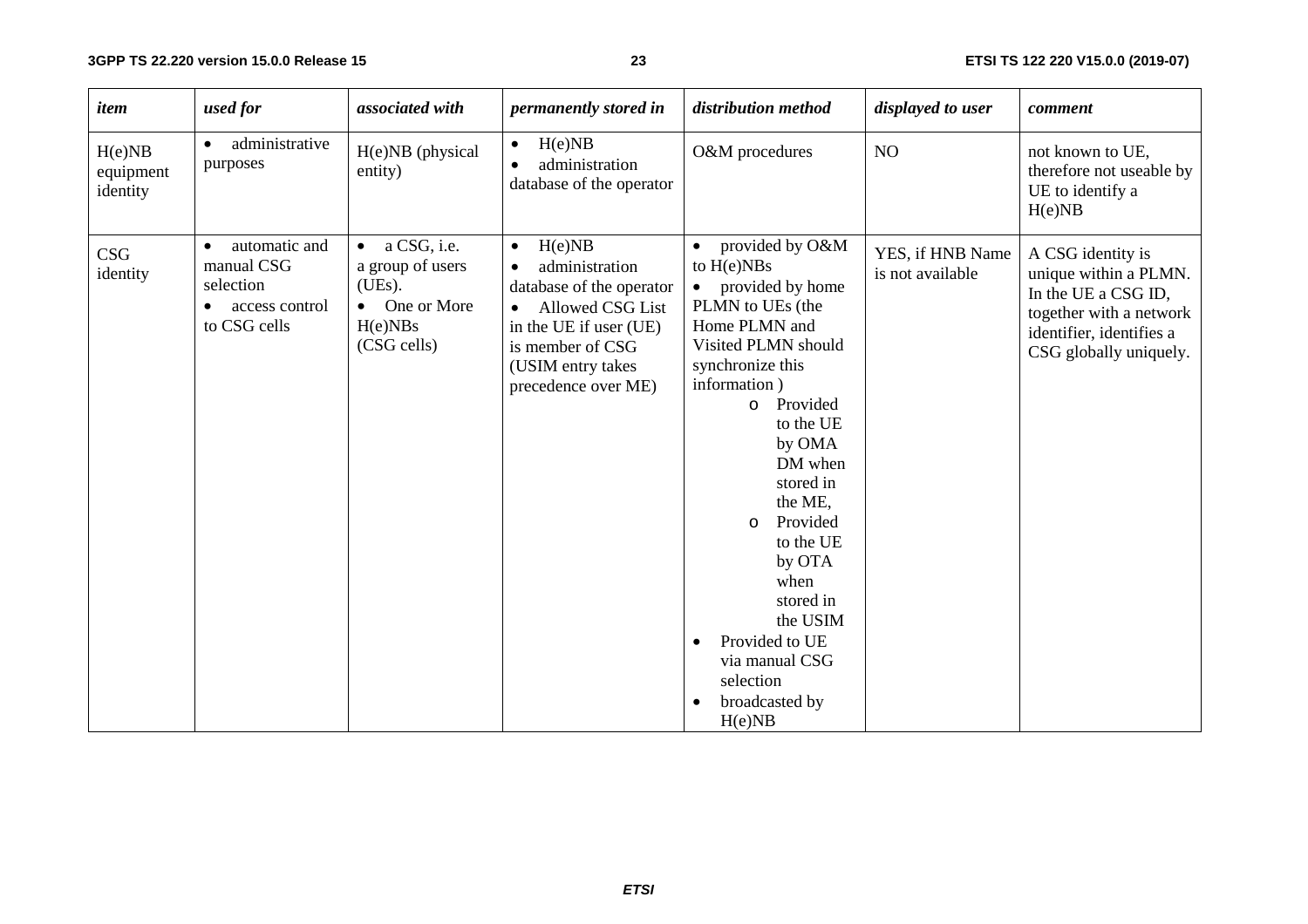**3GPP TS 22.220 version 15.0.0 Release 15**

#### **24 ETSI TS 122 220 V15.0.0 (2019-07)**

| HNB name<br>(optional) | for supporting<br>(ease of use)<br>manual CSG<br>selection, display-<br>ing a "friendly"<br>name to the user                                  | CSG identity<br>(relationship:<br>m CSG ID:<br>n HNB names) | H(e)NB<br>$\bullet$<br>administration<br>$\bullet$<br>database of the operator<br>UE<br>$\bullet$ | Provided by O&M<br>$\bullet$<br>to $H(e)NBs$<br>Optionally stored<br>by user in UE<br>broadcasted by<br>H(e)NB | YES during manual<br>selection,<br><b>OPTIONAL</b> during<br>normal operation.<br>(USIM entry takes<br>precedence over<br>broadcast and ME) | If a HNB name is<br>stored in the UE it<br>needs to be associated<br>with a CSG identity.<br>Initial configuration in<br>the UE may be done by<br>the operator (e.g. at<br>point of sale). Later, a<br>HNB name is implicitly<br>associated to the<br>current CSG identity by<br>the UE when the user<br>stores the HNB name |
|------------------------|-----------------------------------------------------------------------------------------------------------------------------------------------|-------------------------------------------------------------|---------------------------------------------------------------------------------------------------|----------------------------------------------------------------------------------------------------------------|---------------------------------------------------------------------------------------------------------------------------------------------|------------------------------------------------------------------------------------------------------------------------------------------------------------------------------------------------------------------------------------------------------------------------------------------------------------------------------|
| CSG Type               | for additional<br>information (on<br>e.g. billing mode)<br>to the user when<br>camping on a CSG<br>cell (i.e. after CSG<br>has been selected) | CSG identity<br>(relationship:<br>n CSG ID:<br>1 CSG Type)  | administration<br>$\bullet$<br>database of the operator<br>UE<br>$\bullet$                        | provided by initial<br>UE configuration,<br>OTA and device<br>management to UEs                                | YES, if CSG is in<br>Allowed CSG List.<br>(USIM entry takes<br>precedence over<br>ME)                                                       | UE needs to associate a<br>CSG Type with a CSG<br>identity<br>Association done by<br>operator (the Home<br>PLMN and Visited<br>PLMN should<br>synchronize this<br>information)                                                                                                                                               |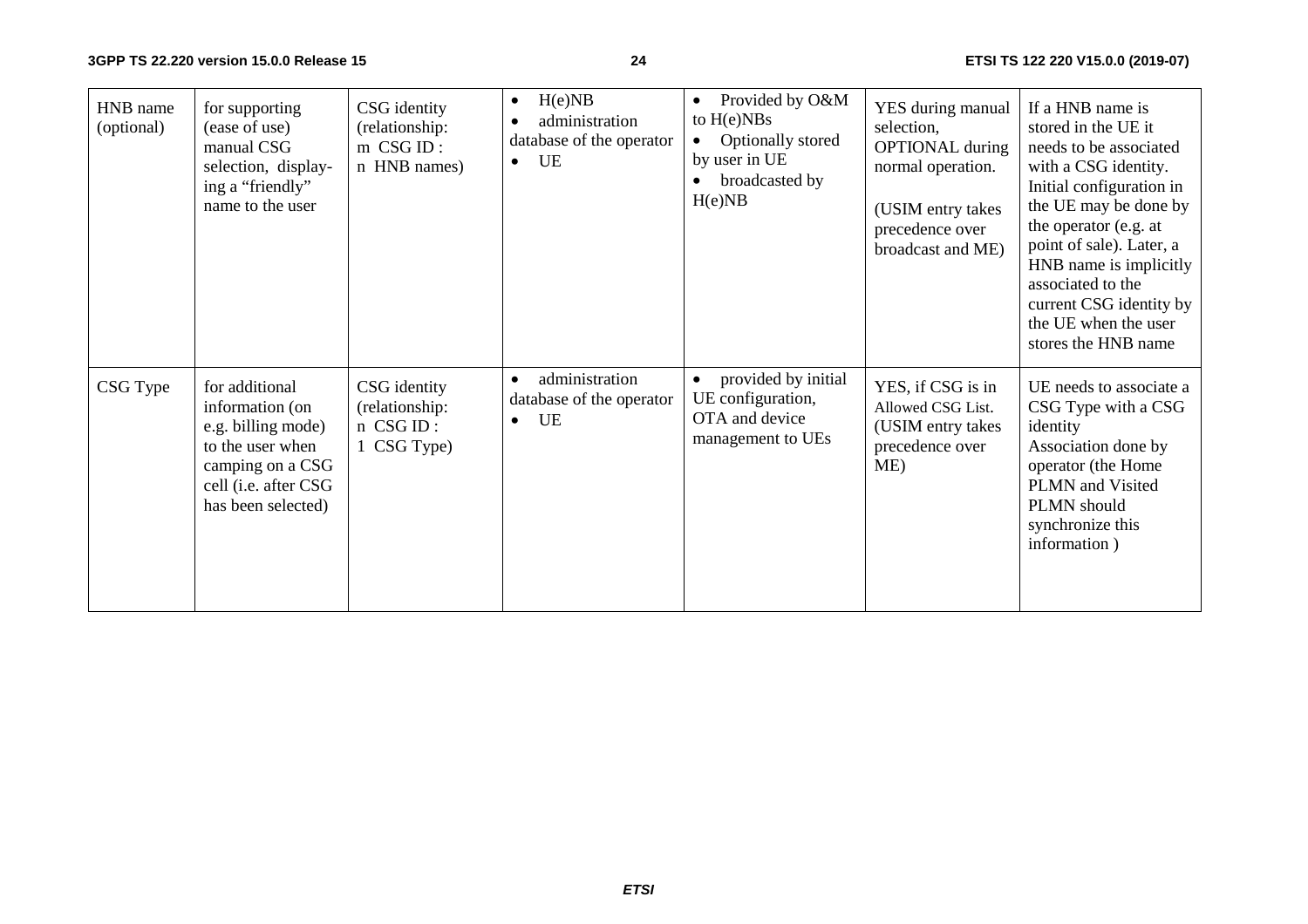Annex D (informative): Change history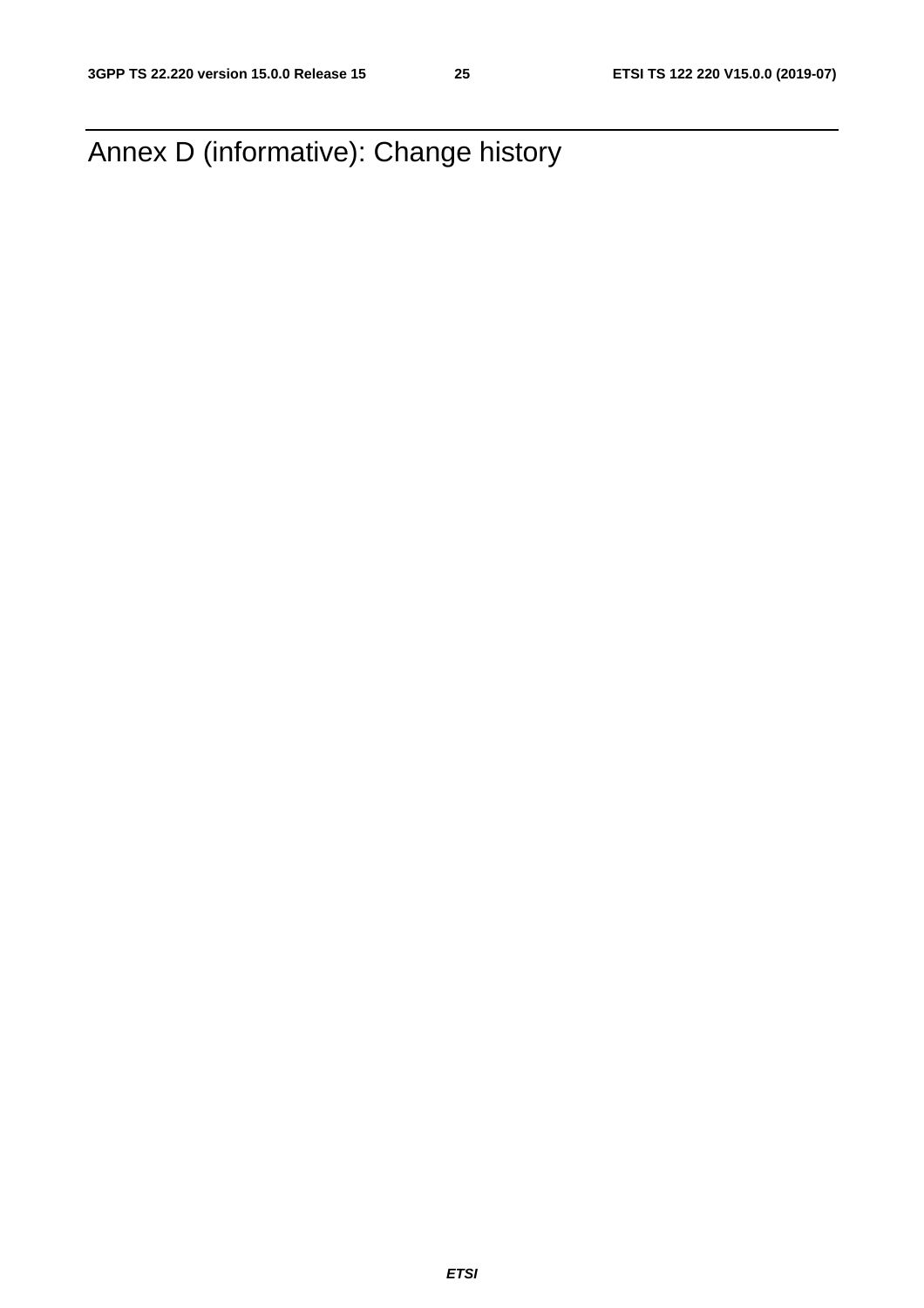| TSG SA# SA Doc. |             | <b>SA1 Doc</b>       | <b>Spec</b> | CR   | Rev            | Rel                  | Cat          | Subject/Comment                                                                                        | O <sub>Id</sub> | <b>New</b>    | WI                           |
|-----------------|-------------|----------------------|-------------|------|----------------|----------------------|--------------|--------------------------------------------------------------------------------------------------------|-----------------|---------------|------------------------------|
| $SP-43$         | SP-090087 - |                      | 22.220      |      |                |                      |              | Approved by SA plenary.                                                                                | 2.0.0           | 9.0.0         | <b>EHNB</b>                  |
| $SP-44$         |             | SP-090373 S1-091273  | 22.220      | 0002 | 1              | Rel-9                | F            | Clarification on the displaying of<br>the H(e)NB name during manual<br>CSG selection                   | 9.0.0           | 9.1.0         | <b>EHNB</b>                  |
| <b>SP-44</b>    |             | SP-090373 S1-091164  | 22.220      | 0004 | 4              | Rel-9                | В            | Optional USIM support in<br>H(e)NB                                                                     | 9.0.0           | 9.1.0         | <b>EHNB</b>                  |
| <b>SP-44</b>    |             | SP-090373 S1-091387  | 22.220      | 0011 | 3              | Rel-9                | F            | <b>Clarification on Local IP Access</b><br>Requirements                                                | 9.0.0           | 9.1.0         | <b>EHNB</b>                  |
| $SP-44$         |             | SP-090373 S1-091083  | 22.220      | 0015 |                | Rel-9                | F            | Remove VPLMN CSG support<br>for Rel9                                                                   | 9.0.0           | 9.1.0         | <b>EHNB</b>                  |
| $SP-44$         |             | SP-090373 S1-091382  | 22.220      | 0016 | $\overline{2}$ | $Rel-9$              | F            | Clarification on the requirement<br>of session diversion.                                              | 9.0.0           | 9.1.0         | <b>EHNB</b>                  |
| $SP-44$         |             | SP-090373 S1-091279  | 22.220      | 0019 | $\overline{2}$ | Rel-9                | F            | Allowed CSG list management<br>for hybrid cells                                                        | 9.0.0           | 9.1.0         | <b>EHNB</b>                  |
| $SP-44$         |             | SP-090373 S1-091158  | 22.220      | 0023 | $\mathbf{3}$   | Rel-9                | D            | Clarification of H(e)NB Owner /<br><b>Hosting Party</b>                                                | 9.0.0           | 9.1.0         | <b>EHNB</b>                  |
| <b>SP-44</b>    |             | SP-090373 S1-091159  | 22.220      | 0024 | $\overline{2}$ | Rel-9                | D            | H(e)NB Operator Change                                                                                 | 9.0.0           | 9.1.0         | <b>EHNB</b>                  |
| <b>SP-44</b>    |             | SP-090373 S1-091383  | 22.220      | 0025 | 2              | Rel-9                | F            | Clarification of the terminology<br>about H(e)NB access modes                                          | 9.0.0           | 9.1.0         | <b>EHNB</b>                  |
| $SP-44$         |             | SP-090373 S1-091274  | 22.220      | 0026 | 1              | Rel-9                | F            | Minor corrections for clarification                                                                    | 9.0.0           | 9.1.0         | <b>EHNB</b>                  |
| $SP-44$         |             | SP-090374 S1-091260  | 22.220      | 0005 | 1              | Rel-9                | F            | Rel 8 Rel 9 CSG lists alignment<br>(approved at SA#44 but not<br>implemented in 9.1.0)                 | 9.1.0           | 9.1.1         | <b>EHNB</b>                  |
| SP-45           |             | SP-090477 S1-093332  | 22.220      | 0032 | $\overline{c}$ | Rel-9                | F            | <b>CSG Lists clarification</b>                                                                         | 9.1.1           | 9.2.0         | <b>EHNB</b>                  |
| SP-45           |             | SP-090477 S1-093329  | 22.220      | 0035 | 1              | Rel-9                | F            | IP access approach of backhaul<br>network for H(e)NB                                                   | 9.1.1           | 9.2.0         | <b>EHNB</b>                  |
| <b>SP-45</b>    | SP-090477   | S1-093331            | 22.220      | 0037 | 1              | Rel-9                | D            | Editorial corrections of TS<br>22.220                                                                  | 9.1.1           | 9.2.0         | <b>EHNB</b>                  |
| $SP-45$         |             | SP-090477 S1-093480  | 22.220      | 0039 | $\overline{2}$ | Rel-9                | C            | Loss of IP Backhaul Connection                                                                         | 9.1.1           | 9.2.0         | <b>EHNB</b>                  |
| $SP-45$         |             | SP-090477 S1-093330  | 22.220      | 0041 | 1              | Rel-9                | F            | Clarification of definition for<br>H(e)NB Hosting Party                                                | 9.1.1           | 9.2.0         | <b>EHNB</b>                  |
| $SP-45$         |             | SP-090483 S1-093477  | 22.220      | 0038 | 4              | <b>Rel-10</b>        | F            | CR to 22.220 on Clarification of<br>QoS Requirements                                                   | 9.1.1           | 10.0.0        | <b>TEI 10</b>                |
| <b>SP-46</b>    |             | SP-090839 S1-094318  | 22.220      | 0057 | 1              | <b>Rel-10</b>        | A            | Simplified CSG list handling                                                                           | 10.0.0          | 10.1.0        | <b>EHNB</b>                  |
| SP-46           |             | SP-090845 S1-094323  | 22.220      | 0067 | 2              | <b>Rel-10</b>        | B            | H(e)NB mobility related load<br>optimization                                                           | 10.0.0          | 10.1.0        | <b>EHNBF</b>                 |
| SP-46           |             | SP-090845 S1-094380  | 22.220      | 0063 | $\mathbf{3}$   | <b>Rel-10</b>        | $\, {\bf B}$ | Requirements on HNBs in<br>enterprise environments                                                     | 10.0.0          |               | 10.1.0 EHNBF                 |
| SP-46           |             | SP-090849 S1-094328  | 22.220      | 0046 | 3              | <b>Rel-10</b>        | B            | Local IP Access requirements<br>update                                                                 |                 |               | 10.0.0 10.1.0 LIPA_SIP<br>TO |
| SP-46           | SP-090849   | S1-094321            | 22.220      | 0047 | 2              | $\overline{Rel-10}$  | B            | Selected IP Traffic Offload<br>Requirements for H(e)NB<br>SubSystem                                    | 10.0.0          | 10.1.0        | LIPA_SIP<br>TO               |
| SP-46           |             | SP-090849 S1-094429  | 22.220      | 0062 | 1              | <b>Rel-10</b>        | l B          | Use case for digital content<br>sharing with LIPA                                                      |                 |               | 10.0.0 10.1.0 EHNBF          |
| $SP-47$         |             | SP-100186 S1-100331  | 22.220      | 0072 | 1              | <b>Rel-10</b>        | B            | Termination of data session                                                                            |                 |               | 10.1.0 10.2.0 EHNBF          |
| <b>SP-47</b>    |             | SP-100186 S1-100328  | 22.220      | 0080 | $\mathbf{1}$   | <b>Rel-10</b>        | F            | IMS HNB interworking alignment 10.1.0 10.2.0<br>with SA2 decision                                      |                 |               | <b>EHNBF</b>                 |
| <b>SP-47</b>    |             | SP-100186 S1-100453  | 22.220      | 0092 | $\mathbf{3}$   | <b>Rel-10</b>        | B            | Add VPLMN CSG support for<br><b>Rel-10</b>                                                             |                 | 10.1.0 10.2.0 | <b>EHNB</b>                  |
| <b>SP-47</b>    |             | SP-100230 S1-100324r | 22.220      | 0094 | $\mathbf{1}$   | $\overline{R}$ el-10 | <b>A</b>     | Clarification of the interaction of<br>the Operator and Allowed CSG<br>lists                           |                 | 10.1.0 10.2.0 | <b>EHNB</b>                  |
| <b>SP-47</b>    |             | SP-100187 S1-100316  | 22.220      | 0070 | $\mathbf{1}$   | <b>Rel-10</b>        | B            | Mobility for Local IP Access<br>(LIPA)                                                                 |                 |               | 10.1.0 10.2.0 LIPA_SIP<br>TO |
| <b>SP-47</b>    |             | SP-100187 S1-100012  | 22.220      | 0071 |                | <b>Rel-10</b>        | F            | Removal of SIPTO common<br>requirements                                                                |                 |               | 10.1.0 10.2.0 LIPA_SIP<br>TO |
| SP-47           |             | SP-100187 S1-100326  | 22.220      | 0082 | 3              | <b>Rel-10</b>        | B            | Clarification of requirements for<br><b>LIPA</b>                                                       |                 | 10.1.0 10.2.0 | LIPA_SIP<br>то               |
| <b>SP-47</b>    |             | SP-100188 S1-100025  | 22.220      | 0073 |                | <b>Rel-10</b>        | Α            | H(e)NB Hosting Party USIM<br>management                                                                | 10.1.0          | 10.2.0        | <b>TEI-10</b>                |
| <b>SP-48</b>    |             | SP-100402 S1-101248  | 22.220      | 0100 | 3              | <b>Rel-10</b>        | F            | Enable/disable Selected IP<br>Traffic Offload per H(e)NB                                               |                 | 10.2.0 10.3.0 | LIPA_SIP<br>TO               |
| $SP-48$         |             | SP-100399 S1-101250  | 22.220      | 0101 | 4              | <b>Rel-10</b>        | Ē            | Clarification of the CSG list in<br>networks, Operator CSG list<br>(OCL) and Allowed CSG list<br>(ACL) |                 | 10.2.0 10.3.0 | <b>EHNBF</b>                 |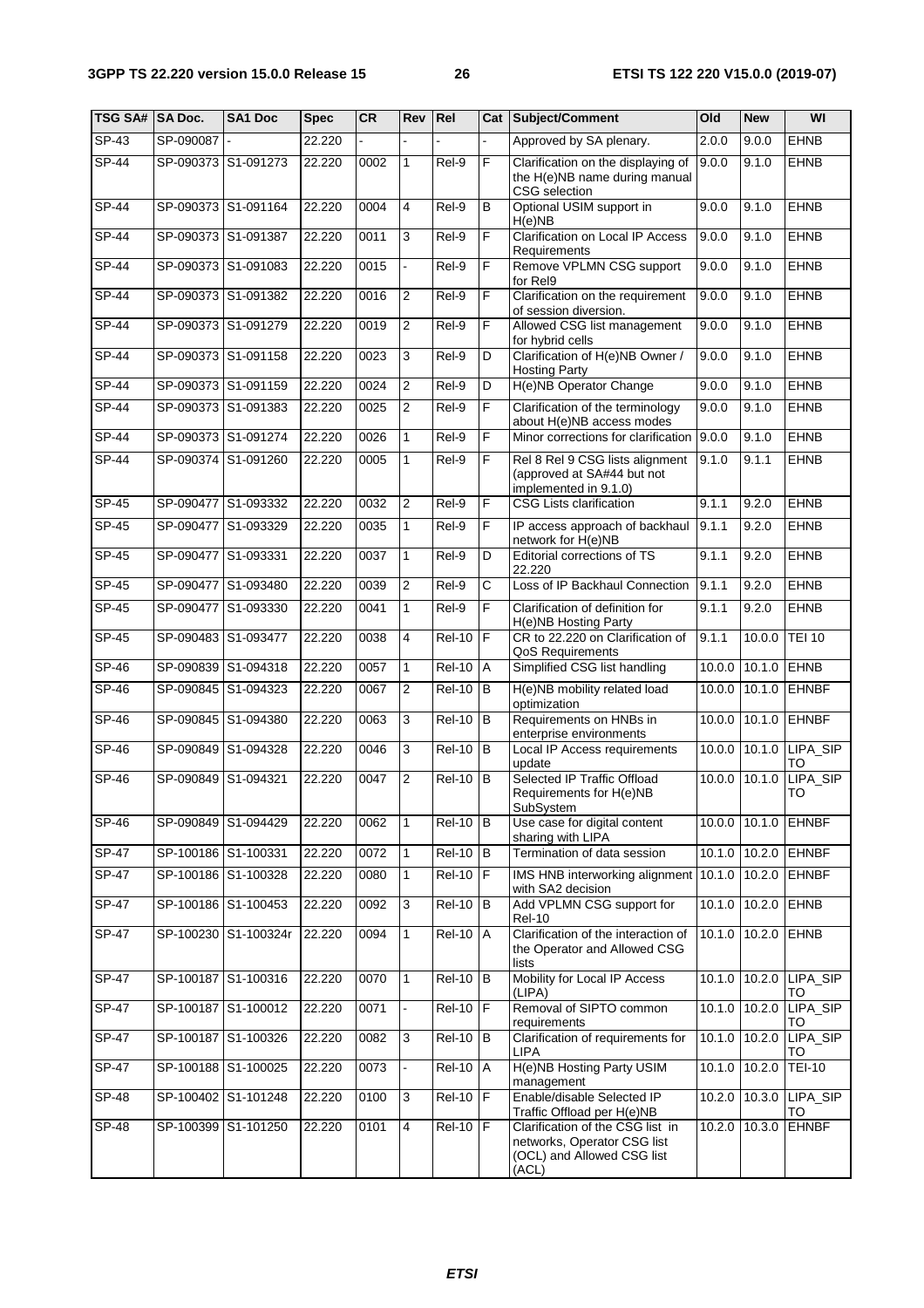|                |                                            |                      |        |                |                   |                           |                     | Removal of requirement to                                       |               |                                |                               |
|----------------|--------------------------------------------|----------------------|--------|----------------|-------------------|---------------------------|---------------------|-----------------------------------------------------------------|---------------|--------------------------------|-------------------------------|
|                |                                            |                      |        |                |                   |                           |                     | inhibit Allowed CSG List and                                    |               |                                |                               |
| SP-49          | SP-100573 S1-102388                        |                      | 22.220 | 0110           | 4                 | Rel-10   F                |                     | <b>VPLMN Autonomous CSG</b><br>Roaming clarifications           |               |                                | 10.3.0 10.4.0 EHNBF           |
|                |                                            |                      |        |                |                   |                           |                     |                                                                 |               |                                |                               |
| SP-49          | SP-100576 S1-102399                        |                      | 22.220 | 0106           | 3                 | <b>Rel-10</b>             | F                   | Correction on HNB Name                                          |               | 10.3.0 10.4.0                  | <b>EHNBF</b>                  |
|                |                                            |                      |        |                |                   |                           | F                   | <b>Clarification of LIPA</b>                                    |               |                                |                               |
| SP-49          | SP-100576 S1-102404                        |                      | 22.220 | 0107           | 4                 | <b>Rel-10</b>             |                     | requirements<br>SIPTO for H(e)NB Subsystems                     |               | 10.3.0 10.4.0                  | <b>EHNBF</b><br>LIPA_SIP      |
| SP-49          | SP-100578 S1-102197                        |                      | 22.220 | 0105           | 3                 | <b>Rel-10</b>             | F                   | Policy and User Interaction                                     |               | 10.3.0 10.4.0                  | TO                            |
|                |                                            |                      |        |                |                   |                           |                     | Enablement/disablement                                          |               |                                | LIPA_SIP                      |
| SP-49          | SP-100578 S1-102400                        |                      | 22.220 | 0104           | 3                 | <b>Rel-10</b>             | $\mathsf F$         | policies for LIPA                                               |               | 10.3.0 10.4.0                  | <b>TO</b>                     |
| SP-50          | SP-100796 S1-103277                        |                      | 22.220 | 0117           | $\mathbf{1}$      | $Rel-10$ F                |                     | Requirement on conditional                                      |               | 10.4.0 10.5.0                  | <b>LIPA SIP</b>               |
|                |                                            |                      |        |                |                   |                           |                     | <b>LIPA</b>                                                     |               |                                | TO                            |
| $SP-50$        | SP-100796 S1-103348                        |                      | 22.220 | 0118           | 3                 | $Rel-10$                  |                     | Clarification on "enable/disable<br>LIPA"                       | 10.4.0        | 10.5.0                         | LIPA_SIP                      |
|                |                                            |                      |        |                |                   |                           |                     |                                                                 |               |                                | TO                            |
| SP-51          | SP-110161 S1-110183                        |                      | 22.220 | 0123           | $\overline{2}$    | <b>Rel-11</b>             | $\sf A$             | Hosting Party Identity Module                                   |               | 11.0.0 11.1.0                  | TEI9                          |
|                |                                            |                      |        |                |                   |                           |                     | New Requirements for                                            |               |                                |                               |
| SP-51<br>SP-52 | SP-110172 S1-110178<br>SP-110368 S1-111403 |                      | 22.220 | 0119<br>0133   | 3<br>$\mathbf{1}$ | <b>Rel-11</b><br>$ReI-11$ | B<br>$\overline{A}$ | Enterprise Interworking scenario<br>Correction to the admission |               | 11.0.0 11.1.0<br>11.1.0 11.2.0 | <b>TEI 11</b><br><b>TEI11</b> |
|                |                                            |                      | 22.220 |                |                   |                           |                     | control for the H(e)NB                                          |               |                                |                               |
| $SP-52$        | SP-110369 S1-111432                        |                      | 22.220 | 0129           | $\mathbf{1}$      | <b>Rel-11</b>             | $\overline{A}$      | Removal of PBX integration                                      | 11.1.0        | 11.2.0                         | <b>EHNBF</b>                  |
|                |                                            |                      |        |                |                   |                           |                     | requirements                                                    |               |                                |                               |
| $SP-52$        | SP-110376 S1-111126                        |                      | 22.220 | 0134           |                   | <b>Rel-11</b>             | F                   | <b>Clarification for SIPTO policy</b>                           | 11.1.0        | 11.2.0                         | <b>TEI11</b>                  |
| $SP-53$        | SP-110582 S1-112387                        |                      | 22.220 | 0142           | $\mathbf{1}$      | $Rel-11$ F                |                     | Clarification for SIPTO user                                    | 11.2.0        | 11.3.0                         | <b>TEI11</b>                  |
| $SP-53$        | SP-110582 S1-112394                        |                      | 22.220 | 0136           | $\mathbf{1}$      | <b>Rel-11</b>             | $\overline{F}$      | consent<br>SIPTO for the Local                                  | 11.2.0        | 11.3.0                         | <b>TEI11</b>                  |
|                |                                            |                      |        |                |                   |                           |                     | <b>Residential/Enterprise Networks</b>                          |               |                                |                               |
| $SP-53$        | SP-110582 S1-112395                        |                      | 22.220 | 0140           | $\overline{2}$    | $Rel-11$ F                |                     | H(e)NB behaviour in case of                                     | 11.2.0        | 11.3.0                         | <b>TEI11</b>                  |
|                |                                            |                      |        |                |                   |                           |                     | absence of the UICC                                             |               |                                |                               |
| $SP-53$        | SP-110582 S1-112396                        |                      | 22.220 | 0137           | $\overline{3}$    | <b>Rel-11</b>             | B                   | Allow the H(e)NB UICC                                           | 11.2.0        | 11.3.0                         | <b>TEI11</b>                  |
|                |                                            |                      |        |                |                   |                           |                     | application to acquire location<br>Information                  |               |                                |                               |
| $SP-54$        |                                            | SP-110871 S1-113415r | 22.220 | 0147           | $\overline{2}$    | $ReI-11$                  | $\overline{A}$      | H(e)NB emergency call support                                   |               | 11.3.0 11.4.0 EHNB             |                               |
|                |                                            |                      |        |                |                   |                           |                     |                                                                 |               |                                |                               |
| <b>SP-54</b>   | SP-110808 S1-113458                        |                      | 22.220 | 0149           | $\mathbf{1}$      | <b>Rel-11</b>             | A                   | MBMS not supported for HeNB                                     | 11.3.0        | 11.4.0                         | <b>EHNB</b>                   |
| SP-57          | SP-120520 S1-122477                        |                      | 22.220 | 0156           | 3                 | <b>Rel-11</b>             | $\overline{A}$      | Optional UICC authentication                                    | 11.5.0        |                                | TEI9                          |
|                |                                            |                      |        |                |                   |                           |                     |                                                                 |               | 11.6.0                         |                               |
| 2014-10        |                                            |                      |        |                |                   |                           |                     | Updated to Rel-12 by MCC                                        | 11.6.0        | 12.0.0                         |                               |
|                |                                            |                      |        |                |                   |                           |                     |                                                                 |               |                                |                               |
| 2015-12        |                                            |                      | ÷.     | $\overline{a}$ |                   | ÷,                        | $\mathbf{r}$        | Updated to Rel-13 by MCC                                        |               | 12.0.0 13.0.0                  |                               |
|                |                                            |                      |        |                |                   |                           |                     |                                                                 |               |                                |                               |
| 2017-03        |                                            |                      |        |                |                   |                           |                     | Updated to Rel-14 by MCC                                        | 13.0.0 14.0.0 |                                |                               |
| 2019-07        |                                            |                      |        | $\blacksquare$ |                   |                           | ä,                  | Update to Rel-15 version (MCC)                                  | 14.0.0        | 15.0.0                         |                               |
|                |                                            |                      |        |                |                   |                           |                     |                                                                 |               |                                |                               |